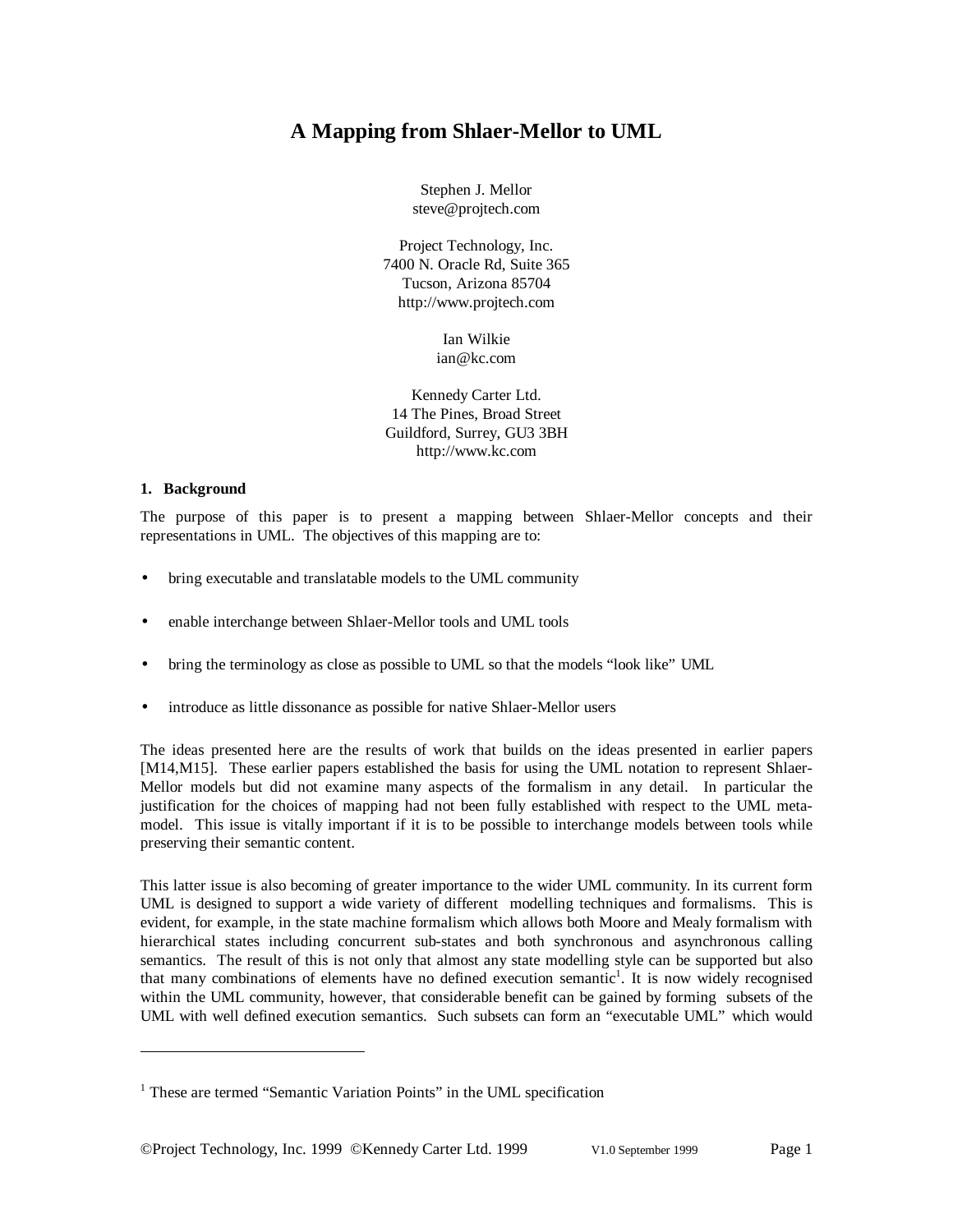enable the simulation, execution, testing and ultimately translation of UML models into target code. As part of this movement, work is progressing under the auspices of the OMG towards the definition of "profiles" that define such subsets and towards the more detailed definition of the contents of "actions" including a more precise definition of the execution semantics of UML models.

This paper, then, describes an executable UML "profile".

This paper presents a combined approach encompasing the various different flavours of the Shlaer-Mellor method. Throughout this paper we will refer to the various flavours, which are described in more detail in section 11.

Finally, this work is not complete. Although all the elements of the Shlaer-Mellor method have been enumerated and tentative mappings identified (see section 12), we have not yet fully established all the implications. We welcome comments from the reader.

### **2. Principles**

-

To make the mapping regular, we have to have a set of mapping principles that we can apply as uniformly as possible throughout. We discuss below the use of names, stereotypes, and tags.

**On Names.** One purpose of this paper is to present a mapping between Shlaer-Mellor *concepts* and their *representations* in UML. To maintain complete and clear domain separation between two, it would be best to maintain two entirely different vocabularies, which would yield statements of the form "Represent a (Shlaer-Mellor) object as a box with three compartments… ." This mapping, then, is from the concept to its representation, an icon. However, the box-with-three-compartments represents a 'class' in UML, and users of UML will always refer to the box-with-three-compartments as a class, for that is what it is.

The approach to naming taken in this paper is therefore as follows.

The notational mappings are generally presented as:

"Represent <Shlaer-Mellor concept> as <notational element>"

We name each notational element using UML terminology; (i.e. a 'Box-with-several-compartments' is referred to as a 'Class'). This reduces dissonance when reading a UML model based on the notational elements under discussion. This also renders the use of this mapping in UML compliant tools more straight forward.

However, for certain notational mappings (for example those that use the Package Diagram<sup>2</sup>) refering to the UML representation simply by its representation type will be inadequate. For those situations we will use the Shlaer-Mellor terminology.

 $2$  We should not be surprised by this as the Package concept in UML is intended to be able to capture a wide variety of different packaging concepts. It is inevitable that any use of packages in UML will have to supply some method specific names.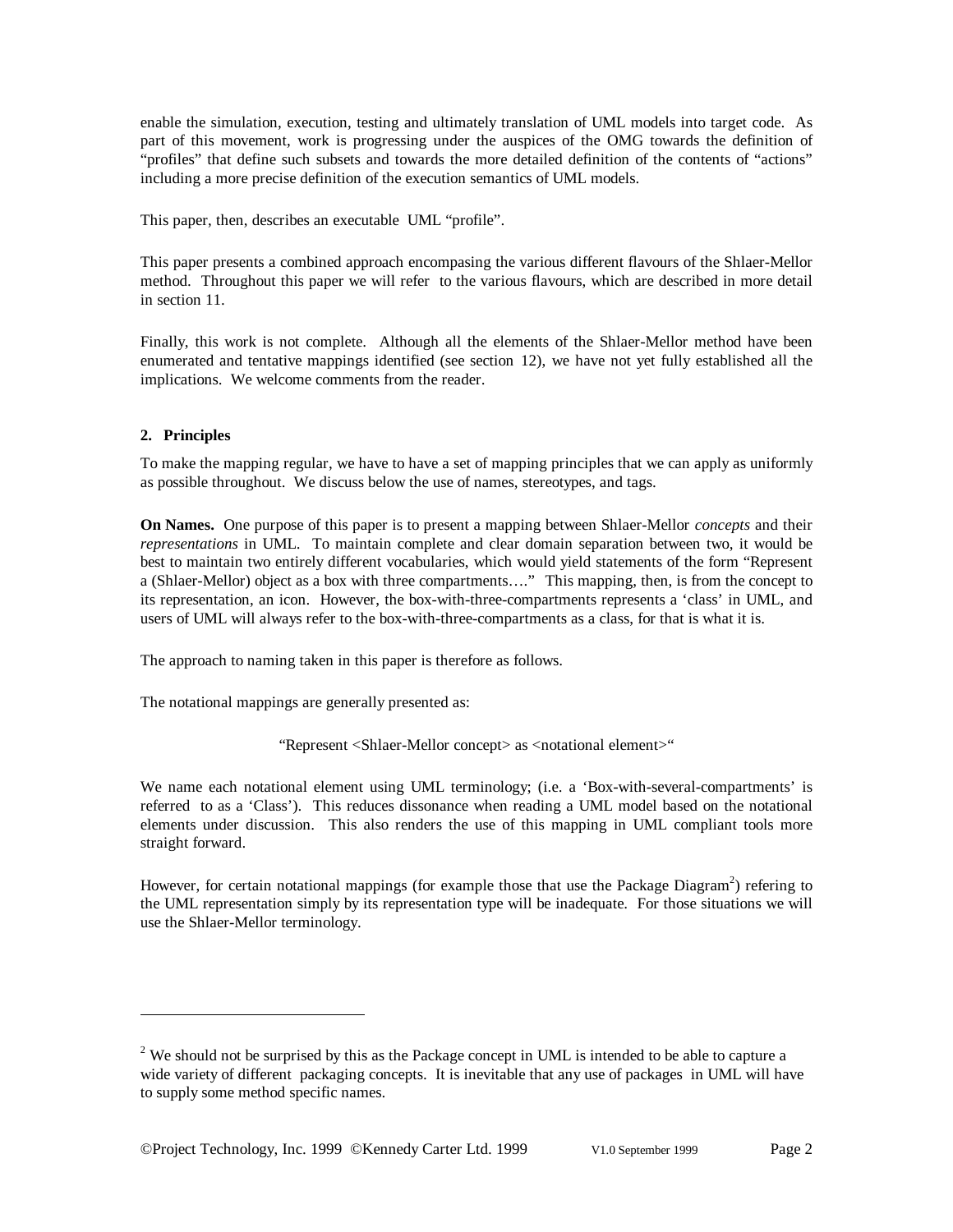**On Stereotypes.** A stereotype in UML is a way of introducing a new class of modelling element within a model. A stereotype can only specialize an existing class in the metamodel. A stereotype is shown between guillemets << and >>.

We use a stereotype to distinguish one use of a symbol from another, in a manner that extends the UML metamodel. For example, we shall use the package diagram to model both subsystems and domains. Because the UML makes no distinction between these two concepts and we use the same diagram for both, there must be a way to distinguish between them.

We also define a stereotype as high up in the model hierarchy as possible so that the stereotype appears as few times as possible. For example, we can stereotype the a UML Class Diagram as a (Shlaer-Mellor) Class Model so that all attributes on that model are required to be atomic.

**On Tags.** Tags are used to add arbitrary information to the models, but not to extend the meta-model. Tags are represented as a comma-delimited sequence of specifications, surrounded by braces {}. Each specification may be simply a keyword (a tag), or a keyword with a value (a property), expressed as keyword = value. Keywords and values are simply strings.

We use tags to add information about a model element in a manner that does not extend the metamodel of UML. For example, we shall use a tag to indicate mathematically dependent attributes.

Often, we use tags to represent Shlaer-Mellor concepts such as Numbers and Key Letters. These are present in Shlaer-Mellor to aid readability and to support model management. As such they are not central to the formalism itself and may be omitted from diagrams if desired. In this paper we will always show such tags in order to demonstrate what they look like if present.

#### **3. The Domain Chart**

Represent the Domain Chart using a Package Diagram.

The package diagram representing a domain chart is stereotyped to allow only packages with no contents, and no tags or other names on the dependencies.



**Figure 1 - Example Domain Chart with Shlaer-Mellor Notation**

Figure 1 shows an example domain chart with the equivalent UML package diagram in Figure 2 below.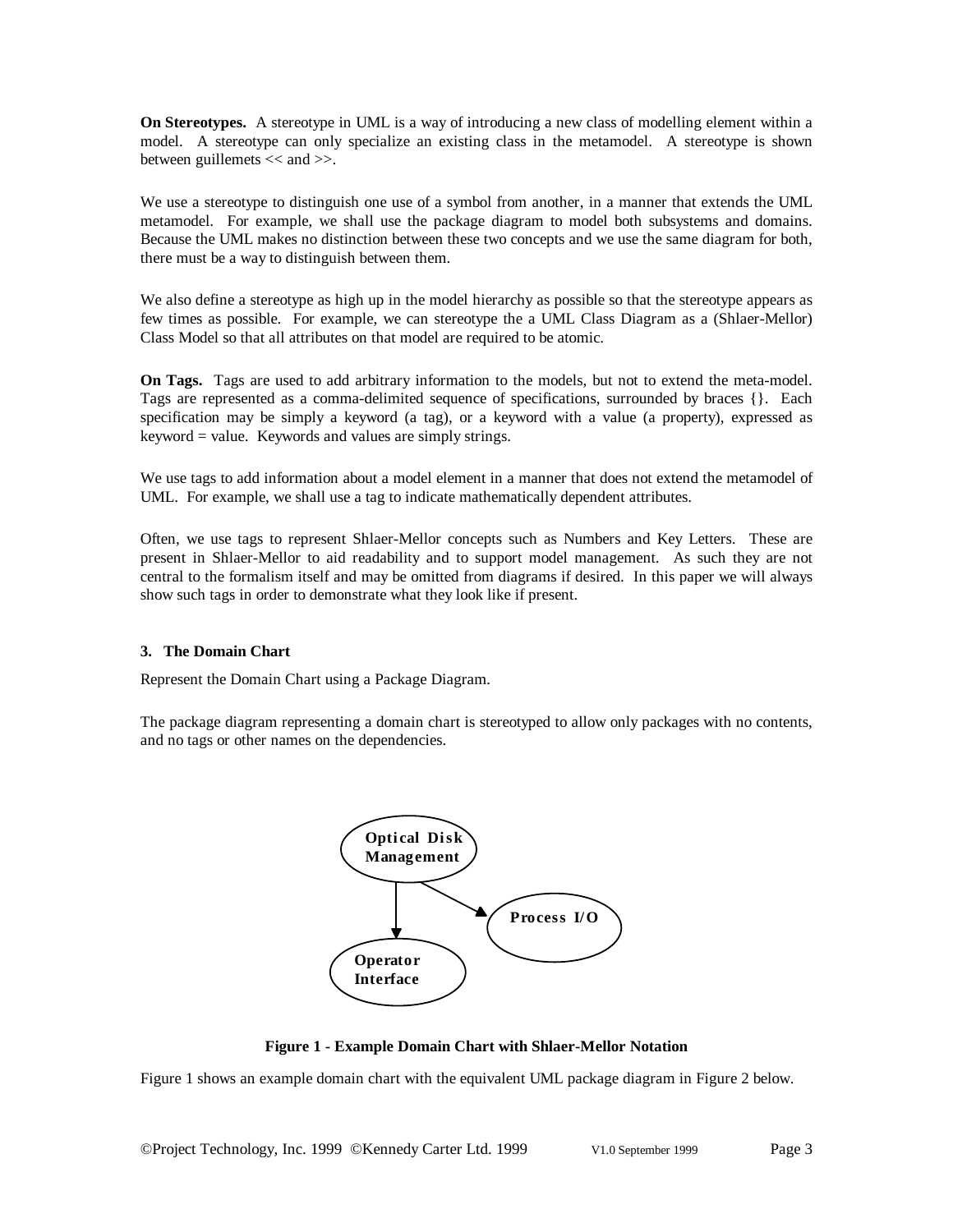

**Figure 2 - Example Domain Chart as a Package Diagram**

#### **4. Subsystem Models**

*Subsystem Relationship Model.* Represent the Subsystem Relationship Model as a Package Diagram.

The package diagram representing the subsystem relationship model is stereotyped to allow only packages with no contents.

Name each package as a triple comprising the subsystem name, the prefix, and the object number range.

Name each dependency between packages with the relationship identifiers expressed as tags. For example, express the relationships R10 and R182 as the tags { R10, R182 }.

Use a single dependency arrow in an arbitrary direction.

*Subsystem Communication Model.* Represent the Subsystem Communication Model as a Package Diagram.

The package diagram representing the subsystem communication model is stereotyped to allow only packages with no contents.

Name each package as a triple comprising the subsystem name, the prefix, and the object number range.

Name each dependency between packages with the event identifier and name expressed as property specifications. For example, express the events DTN21: Reschedule on disruption and TOM8: Switch to new schedule as  $\{ DTN21 = Reschedule$  on disruption, TOM8 = Switch to new schedule  $\}$ .

Use the dependency arrow to point in the direction that the events are being sent.

*Subsystem Access Model.* Represent the Subsystem Access Model as a Package Diagram.

The package diagram representing the subsystem access model is stereotyped to allow only packages with no contents.

Name each package as a triple comprising the subsystem name, the prefix, and the object number range.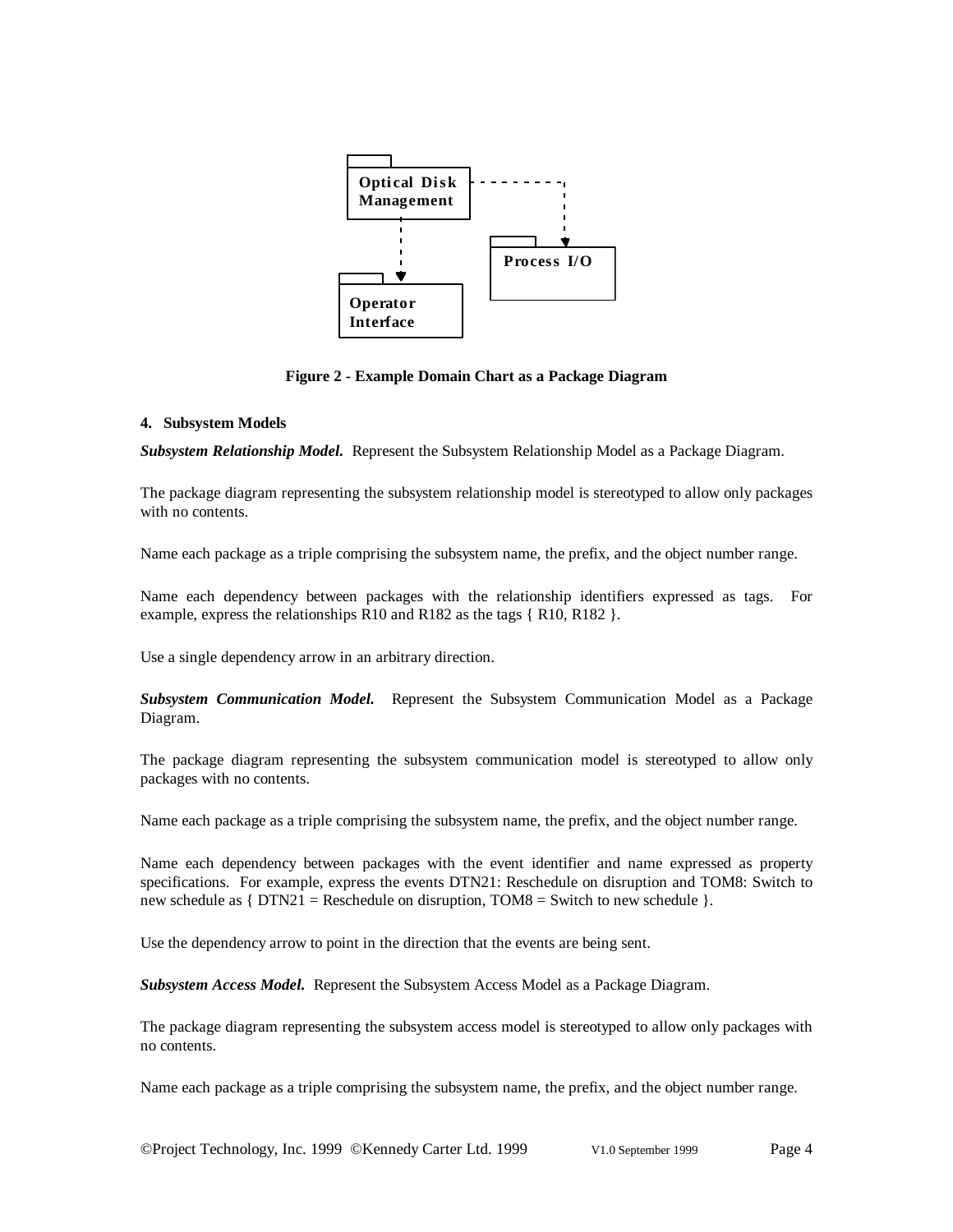Name each dependency between packages with the process identifier expressed as tags. For example, express accesses to the processes DTC.2, DTZ.4 as  $\{$  DTC.2, DTC.4  $\}$ .

Use the dependency arrow to point in the direction of the access.

#### **5. Object Information Model**

Represent the Shlaer-Mellor Information Model using a UML Class Diagram.

The class diagram representing the object information model has several stereotypes that apply to the model as a whole and apply to each of the kinds of elements that may appear on the model. We describe each stereotype below when we describe each kind of model element.

*Objects.* Represent a Shlaer-Mellor object using a UML Class. The class has three compartments:

- the name compartment, which contains the name comprising three parts, the object number, object name, and key letter
- the attribute compartment (see section below) and
- the operation compartment (see section below)

Represent an imported object using italics for the name, with a note reading "(from <subsystem name>)"

*Attribute.* Represent an attribute with its name, a colon, and its type. (See the subsection on typing below.)

We stereotype the class diagram that represents an object information model to require attributes to be single valued.

Represent an identifying attribute with a tag  $\{I=2\}$ ,  $\{I=2\}$ ,  $\{I=33\}$ ... If an attribute participates in multiple identifiers, the tags may be strung together as  $\{ \text{I=1,2} \}$  etc.

Represent a referential attribute with a tag corresponding to the relationship number(s), i.e.  $\{R=2,4\}$ 

Represent a constrained referential attribute by extending the tag to have the letter 'c,' i.e.  $\{R=2c\}$ 

Represent mathematically dependent attributes with a tag { M }.

**Types.** Represent the domain-specific data type as a string.

Separately, define the domain-specific data type in terms of its base types as defined in *Data Types in OOA* [M4] or the ASL Reference Manual [M10]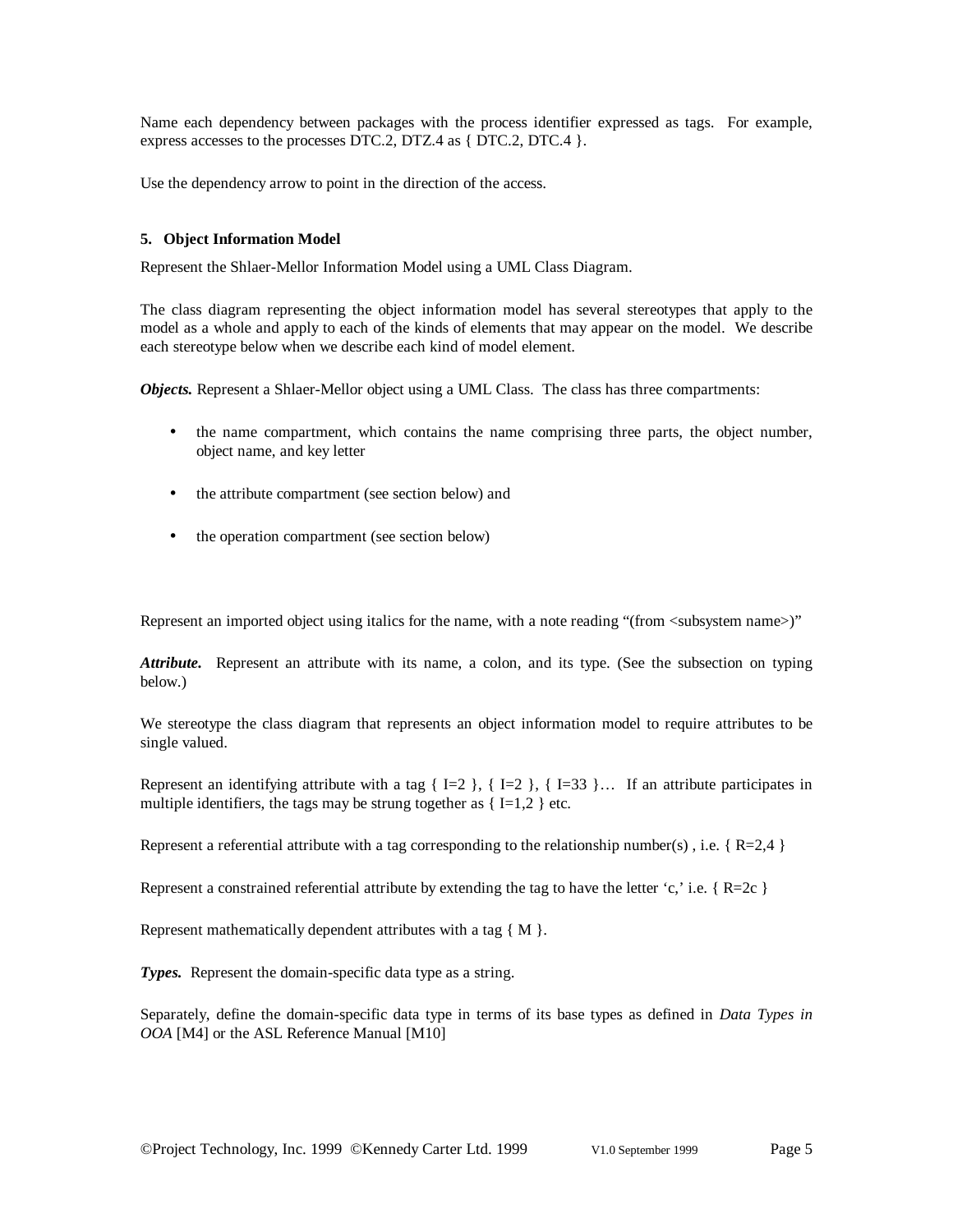*Operations.* Shlaer-Mellor does not show operations on the object information model. However, the UML class diagram does allow operations, and there are potential uses for them in Shlaer-Mellor OOA, such as data accessors, transformers or syncronous services<sup>3</sup>. Whether or not these are shown is optional.

Represent a read accessor as an operation with isQuery  $=$  true. Use the standard UML syntax for the operation, i.e. OperationName( ParameterName : ParameterType = DefaultValue, … ) : ReturnType. Do not include the instance identifier.

Represent a write accessor as an operation.

Represent a (publicly accessible) transformer as an operation with the tag { Transform }

Represent a synchronous service as an operation with the OperatioName being the name of the synchronous service. Do not include the key letter and service number as part of the name. These are modelled as tags on the operation.

*Relationships.* Represent a relationship as a class association, with the multiplicity and conditionality using numbers as in UML (i.e. 1c  $\rightarrow$  0..1, M  $\rightarrow$  1..\*)

Represent the relationship identifier (i.e. R2 or R4) as an association name. Use the same approach for relationships constructed by composition:  $R3 = R2 + R4$ .

Represent the relationship roles names as association roles, such as 'owns' and 'is owned by.<sup>4</sup>

*Associative Objects.* Represent an associative object as an association class. Note that in the UML metamodels, the association and the association class are indistiguishable entities. This has the effect that Shlaer-Mellor "many-associative" relationships (e.g. M-(M:M) or M-(1:M) etc.) cannot be modelled directly in UML. Instead, for such situations analysts must create an additional class with a M:1 association with the original association class.

*Associative Objects with Assigners.* Show an associative object with an assigner with a stereotype <<assigner>>.

**Note** that this stereotype can designate *two* classes expressed as one on the graphic. The name of the "base" class is as given by the user "5, Dog Adoption, DA" and the assigner is name "<null>, Dog Adoption-A, DA-A". This will allow us to build two state models in a UML repository.

*Sub/Supertype Relationships.* Represent a sub/supertype relation using the UML generalization relation.

 $3$  According to method flavour. Note that we would not normally show "Event Taker" operations on the class since these represent only one style of implementation of state machines. Other, different styles are possible. We consider the State Machine to be a separate part of the formalism from the operations shown on the class diagram.

<sup>&</sup>lt;sup>4</sup> Note that the classic UML "style" (as used in the many books) is to use nouns as roles on associations. However, the UML standard does not dictate this and allows for the Shlaer-Mellor style verb phrases. We maintain that such verb phrases have many advantages over the noun style.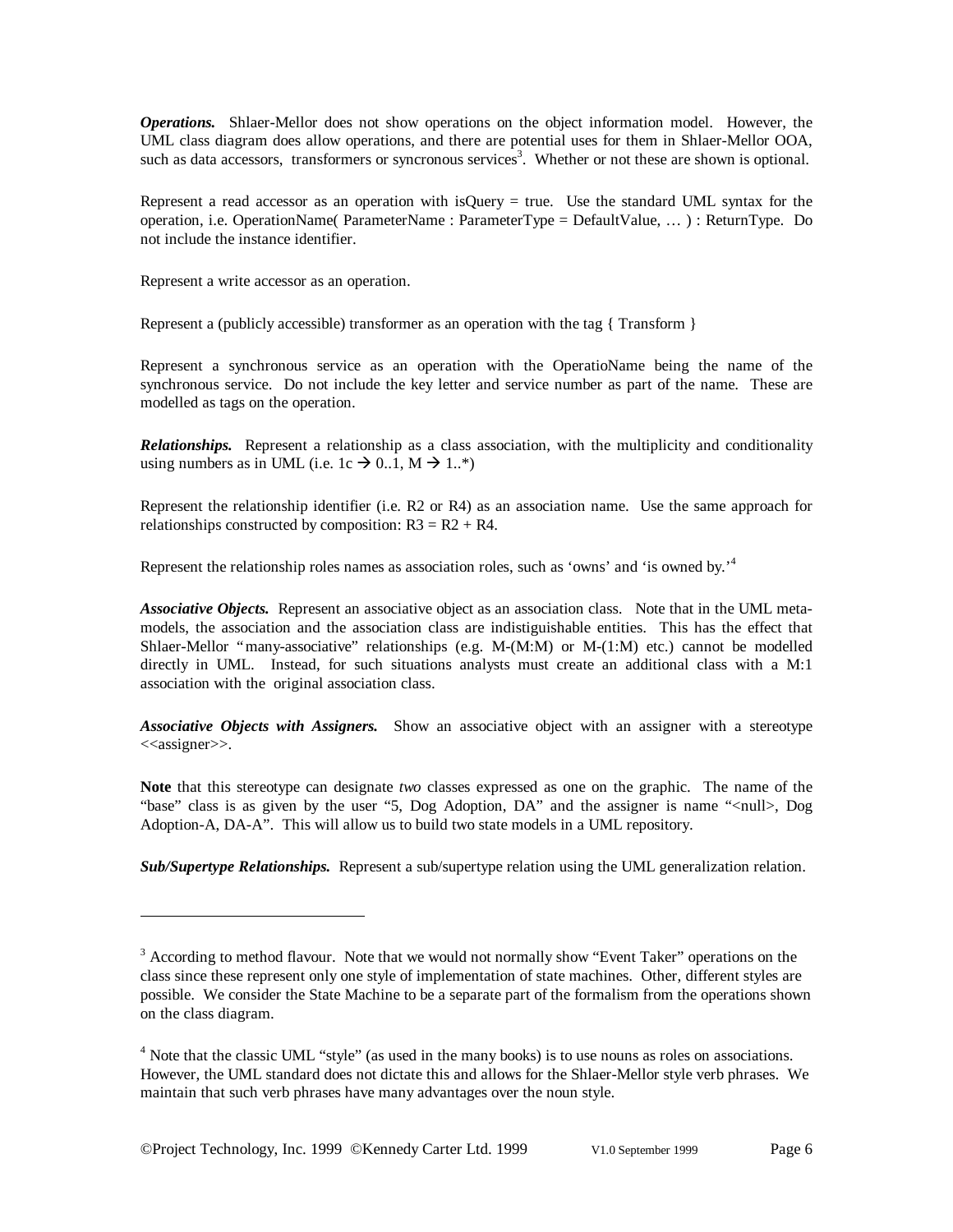We stereotype the class diagram to require the tag {complete, disjoint}. This information may be expressed visually on a model at the tool vendor's option.

Represent sub/supertype relationship numbers as tags {Rn}.

Note that in the UML, generalisation is *not* the same thing as inheritance. Rather, inheritance is a set of mechanisms that can be applied to a generalisation hierarchy. Such an application is not, however, compulsory. Indeed, the UML specification makes it clear that using inheritance makes it difficult to model multiple classification and indicates that other approaches might be more appropriate in this context. We suggest that the Shlaer-Mellor sub/supertype concept is such an approach. In the Shlaer-Mellor view of generalisation then, we think of the superclass as having instances (objects) that are distinct from, but associated with the subclass instances.



**Figure 3 - A section of a Shlaer-Mellor Information Model**

The example information model fragment shown in Figure 3 will become the UML class diagram fragment shown in Figure 4.



**Figure 4 - UML Class Diagram Fragment**

### **6. Object Communication Model**

Represent the Shlaer-Mellor Object Communication Model (OCM) using a UML specification level collaboration diagram.

*Objects* Represent the Shlaer-Mellor object's state model (OOA91) or the object (OOA97) by a role on the collaboration diagram. Name the role with the name of the object. Draw a line between those objects that communicate with each other.

*Event Transmissions* Represent asynchronous communications (event transmissions in OOA92 and

©Project Technology, Inc. 1999 ©Kennedy Carter Ltd. 1999 V1.0 September 1999 Page 7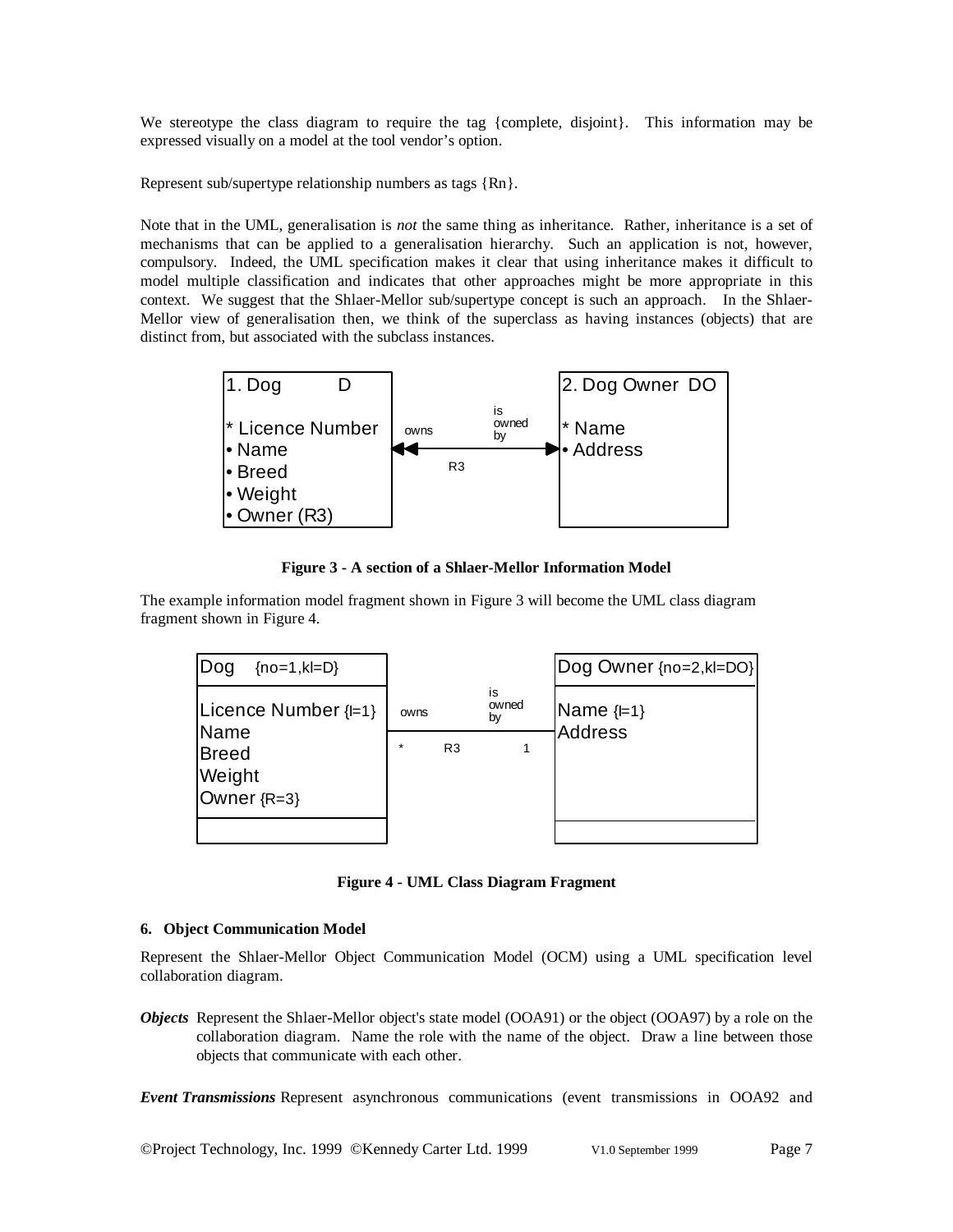OOA97) by arrows with a half arrow head in the style of UML asynchronous message. Label the message with the *event meaning* (*name*) from Shlaer-Mellor. Indicate the key letter and event number with tags.

- *Syncronous Invocations* Represent synchronous service invocations (from OOA97) by a arrow with full arrow head in the style of a UML synchronous message. Label the message with the *service name* from Shlaer-Mellor. Indicate the key letter and service number with tags.
- *Terminators* Represent terminators as interfaces classes with a role on the collaboration diagram. Name the role with the name of the terminator. Stereotype type the role as  $\leq$ interface>>.
- *Domain Based Services* To represent invocations/transmissions from OOA97 domain based services, place a role on the collaboration diagram to represent the class corresponding to the domain itself. Name the role with the Key Letter of the domain.

*Options* The key letter and event/service number tags may be omitted if required.

#### *Example*

The following Shlaer-Mellor diagram:



**Figure 5 - An example Shlaer-Mellor OCM**

(where dotted lines represent asynchronous communication and solid lines represent sychronous invocations), becomes: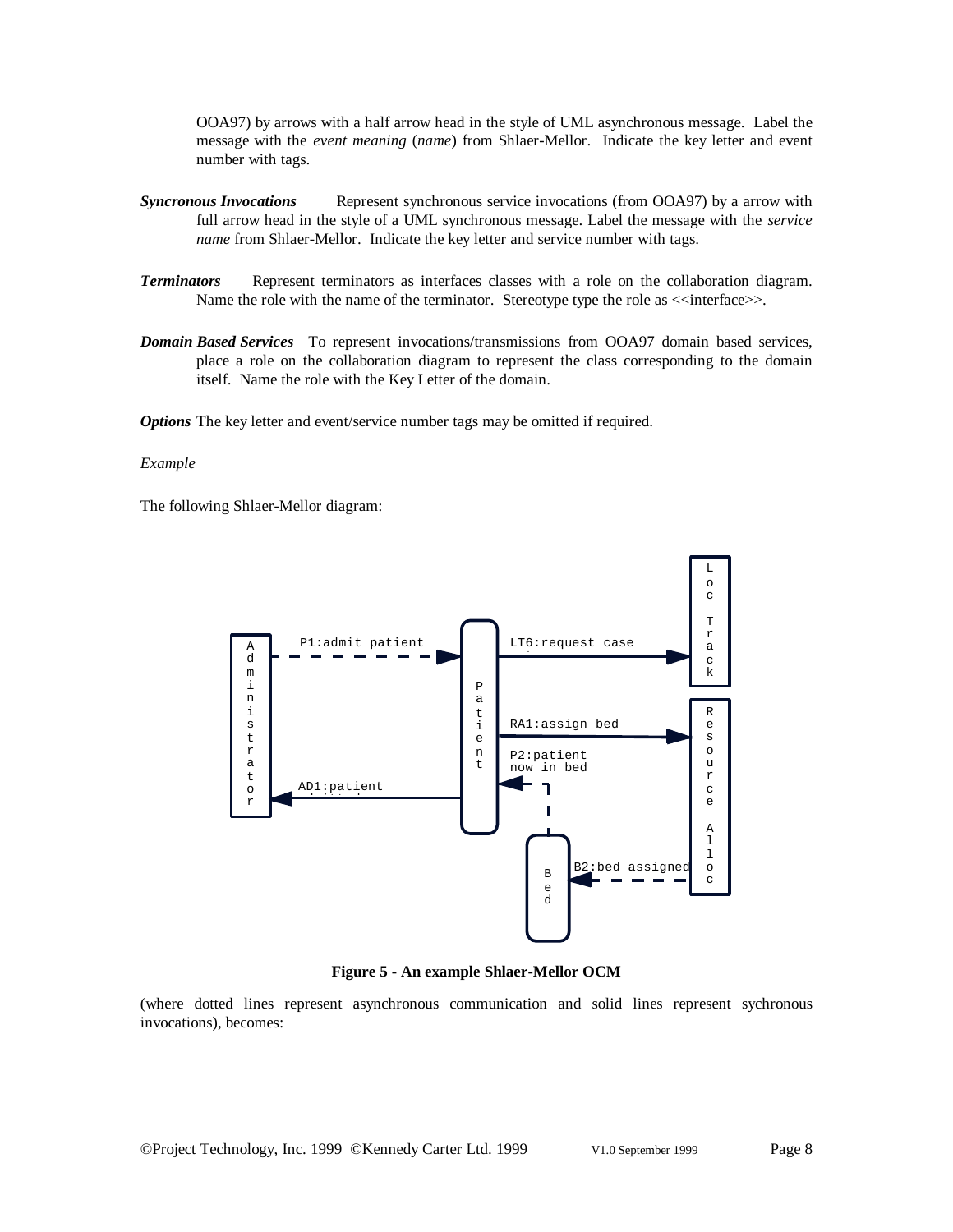

**Figure 6 - The OCM as a Collaboration Diagram**

#### **7. State Models**

In Shlaer-Mellor a state model has two representations; The State Transition Diagram (STD) and The State Transition Table. We detail the mapping of these representations and the components of the underlying state model that they represent.

#### *Representations*

- *State Transition Diagram*Represent the Shlaer-Mellor STD using a UML stereotyped UML state chart. The stereotyping constrains the chart not to use heirarchical states.
- *State Transition Table* Represent a Shlaer-Mellor STT as a sterotyped tabular representation. Label the OOA92 "Non-existent" state as "Initial State".

#### *States*

- *States* Represent Shlaer-Mellor states as states on the state chart. Name the states using the name from the Shlaer-Mellor state. Number the states using tags.
- *Deletion State* Represent a Shlaer-Mellor deletion state (i.e one in which self deletion occurs and the box is shown as dotted) by a UML state with an unlabeled (completion) transition to the final state vertex. If there are multiple deletion states then create multiple transitions to the single final state vertex.
- *Quiescent State* Represent a quiescent state (i.e. one in which self delection does not occur, but has no outgoing transitions) as a state on the UML state chart with no outgoing transitions.

*State Action* Model the Shlaer-Mellor state action as a UML entry action on the corresponding state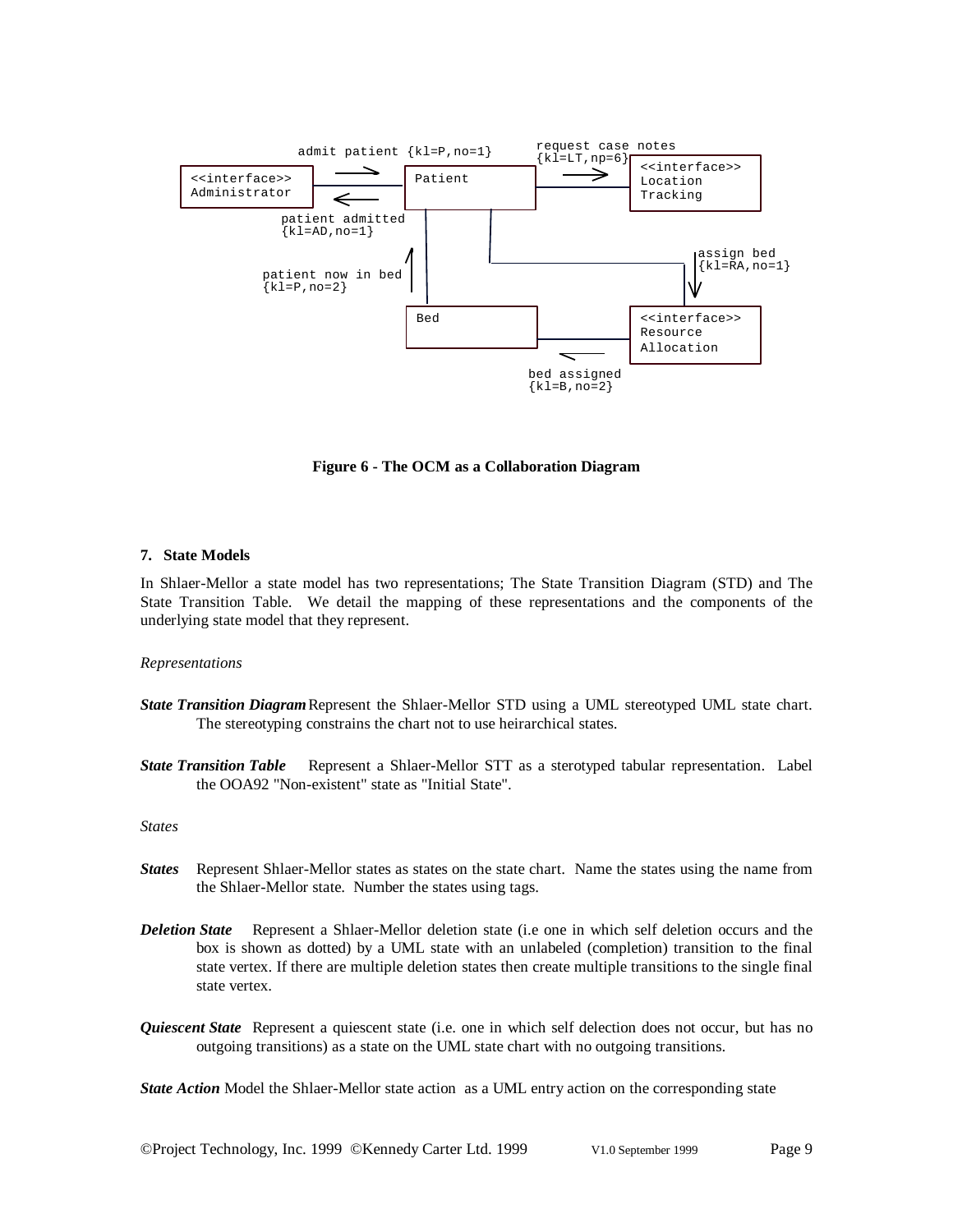#### *Events*

- *Event* Represent Shlaer-Mellor events as signal events on the state chart. Label the signal event with the *event meaning* (*name*) from Shlaer-Mellor. Indicate the key letter and event number with tags.
- *Self Directed Event* Represent a Shlaer-Mellor self directed event as a UML "completion transition". This guarantees the correct semantics for the transition. However, to avoid confusion for those used to Shlaer-Mellor models, label the transition with the appropriate event.
- *Event Parameter* Represent Shlaer-Mellor *supplementary event data* (*event parameters*) as signal event parameters.
- *Polymorphic Event* Represent OOA92 style polymorphic events as signal events with a key letter appropriate to the superclass to which they are directed. Such events should be placed used to label transitions as appropriate on subclass state charts. To allow for key letters not being shown on the OCM or the state chart, event names must be unique across the entire heirarchy.

Represent OOA96 style polymorphic events by creating a Polymorphic Event Table providing a mapping from the superclass signal events to the appropriate subclass events. In this case even names need only be unique within a particular class.

#### *Effects*

- *Transition* Represent a Shlaer-Mellor state transition as a transition on the UML state chart. Label the transition with the signal event corresponding to the appropriate Shlaer-Mellor event
- *Creation Transition* Show a Shlaer-Mellor creation transition on the UML state chart as a transition from the intial state vertex to the creation state. If there was more than one creation state/transition, then this should be shown as multiple transitions from the single initial state vertex.
- *Ignore* Represent the Shlaer-Mellor "ignore" response on the UML state chart by showing an internal transition on the appropriate state labeled with the signal event which is ignored. Show no action for the transition.
- *Cannot Happen* Represent the Shlaer-Mellor "cannot happen" response on the UML state chart by showing an internal transition on the appropriate state labeled with the signal event which "cannot happen". Show a stereotyped action <<cannot happen<sup>5</sup>>> for the internal transition.
- *Shouldn't Happen* Represent the OOA97 "shouldn't happen" response on the UML state chart by showing an internal transition on the appropriate state labeled with the signal event which "shouldn'thappen". Show a stereotyped action <<shouldn't happen<sup>6</sup>>> for the internal transition.

 $5$  <<cannot happen>> is a UML "raise" action that causes raising of an exception.

 $6$  <<shouldn't happen>> is a UML "raise" action that causes raising of an exception.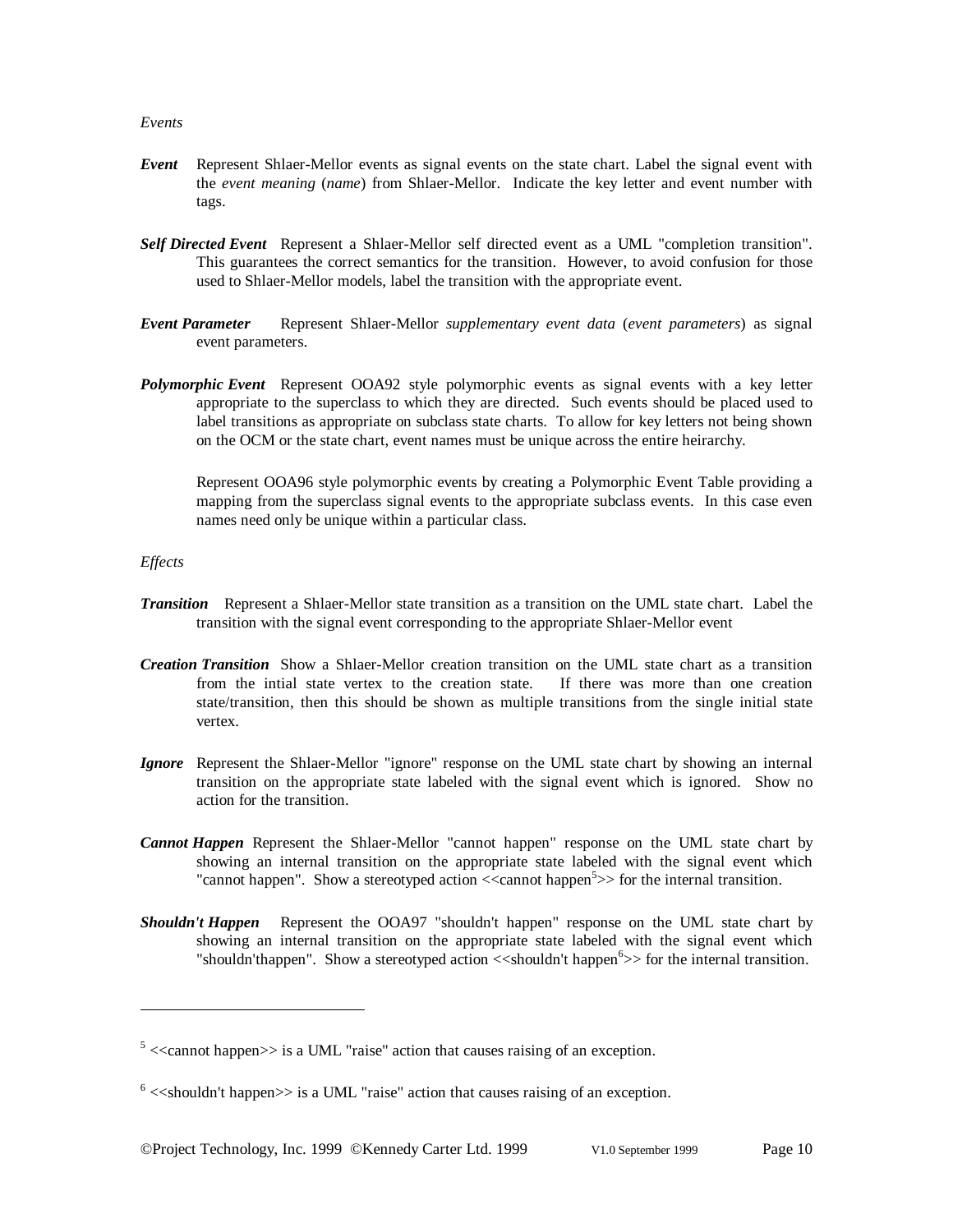*Hold* Represent the OOA97 "hold" response on the UML state chart by showing an internal transition on the appropriate state labeled with the signal event which is to be held. Show a UML "defer" action for the transition.

### *Options*

The keyletter, state number and efvent number tags may be ommitted if required. Internal transitions will not normally be shown if the STT notation is also employed.

#### *Example*

The following Shlaer-Mellor state transition diagram:



becomes a UML state chart as follows: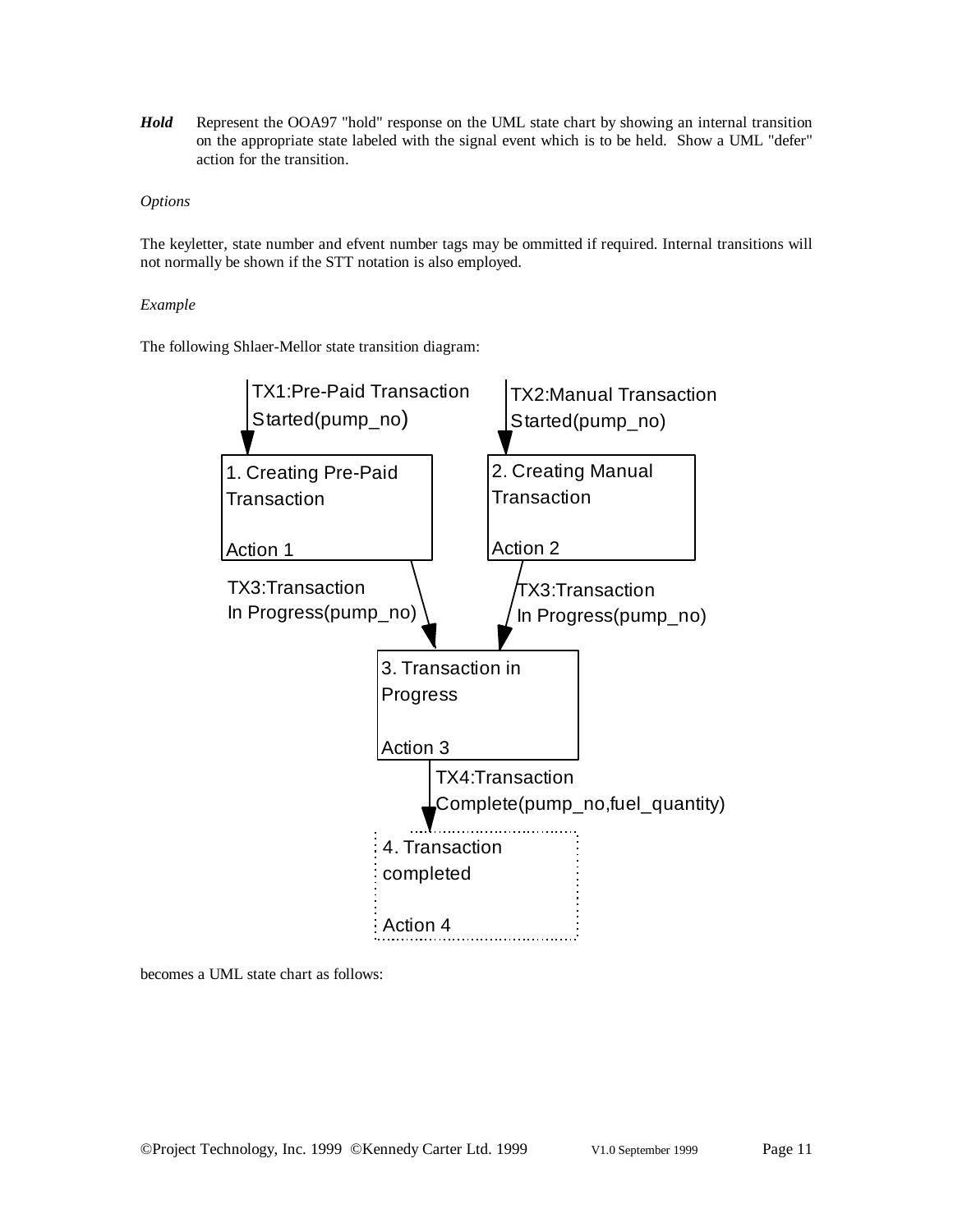

#### **8. Assigner State Models**

Represent an OOA91 assigner state model by a state chart sterotyped as <<assigner>> attached to the associative class. The streotyping prehibits creation states, deletion states and polymorphism. Label events with a key letter in the form "<class kl>-A".

Represent an OOA96 assigner state model by a state chart sterotyped as <<assigner>> attached to the partititioning association. The streotyping prehibits creation states, deletion states and polymorphism. Label events with a key letter in the form "R<association number>-A".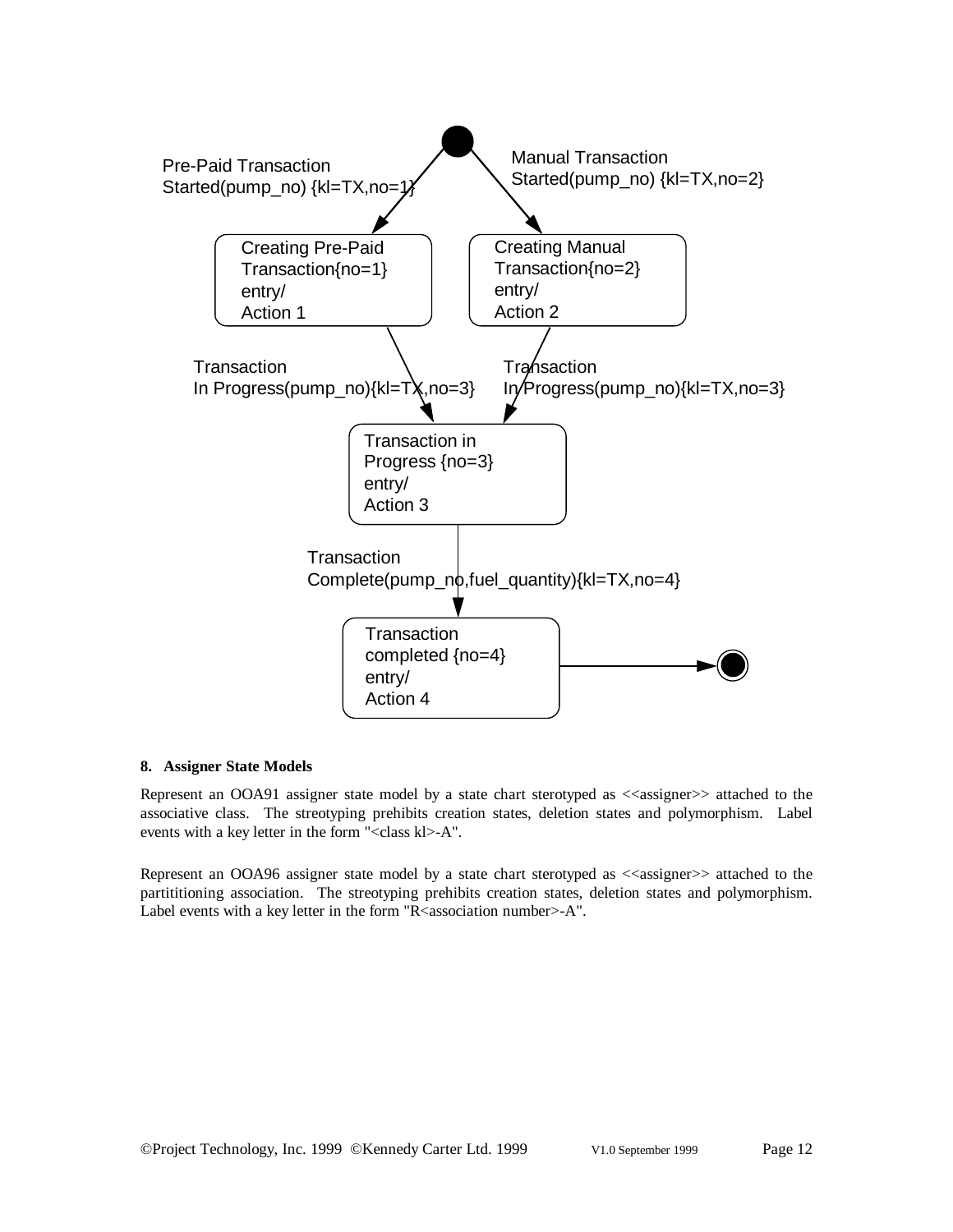#### **9. Synchronous Operations**

Represent OOA92 and OOA97 style synchronous services as UML operations with the corresponding service actions as UML methods<sup>7</sup>. The invocation of such operations is shown on the OCM as described previously. Optionally, the services can also be shown in the Class Diagram.

#### **10. Acknowledgements**

Both authors are indebted to the many people who have contributed ideas over the years.

In particular, SJM would like to thank....

ITW would like to thank all the consultants and developers at Kennedy Carter. In particular for the specific issue of the UML mapping, he has benefited from many useful conversations with Colin Carter and Paul Francis. Andy Land deserves special praise for the painstaking care with which he picked his way through the 300+ pages on the UML specification in order to ensure the correctness of the mappings.

©Project Technology, Inc. 1999 ©Kennedy Carter Ltd. 1999 V1.0 September 1999 Page 13

<sup>&</sup>lt;sup>7</sup> Note that UML 1.3 does not allow methods to have "actions". This is certain to be changed in the "Precise Action Semantics" enhancement to UML currently being defined under the auspices of the OMG.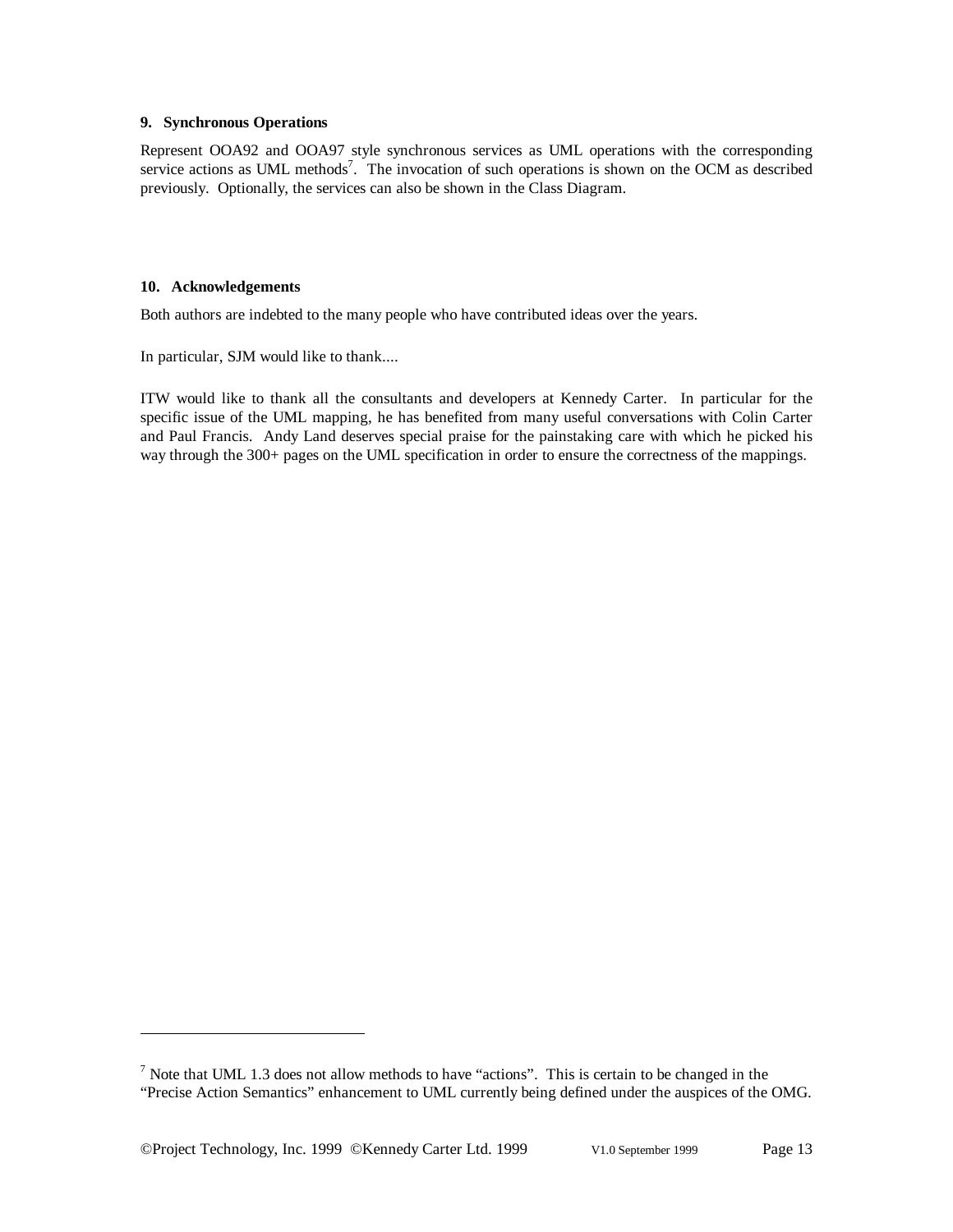#### **11. Method Baselines**

Since the publication of the first book on OOA by Shlaer and Mellor various clarifications and extensions have been issued. In addition, others have contributed ideas, many of which are in active use. The intention of this section is to summarise these so that the discussion of the mapping to UML may be seen in context. It is not intended that this in any way replaces the published definitions of these extensions and in case of doubt the original publications should be consulted.

A complication in defining clear versions of the method is that there have often been a continuous series of minor improvements that have been incorporated into, for example, training material or consulting work on real projects without there having been an "official" and published release. Nevertheless, it is useful and convenient to attempt to define such versions.

### **11.1 OOA 88**

This method, described in [M1] is confined mainly to Information Modelling with a minimal treatment of dynamic modelling and "design by translation".

### **11.2 OOA 91**

The method as published in "Object Lifecycles: Modelling the World in States" [M2], represents the first virtually complete description of OOA as we might recognise today. It differs from OOA 88 in the following respects:

- Minor Improvements to the Information Modelling formalism and notation such as Numbered Relationships.
- Substantial definition of dynamic behaviour in terms of interacting state machines executing models represented by State Transition Diagrams and State Transition Tables. Included with this was a treatment of the rules of synchronisation and concurrency within an OOA model.
- Introduction of the idea of domain partitioning with an outline treatment of bridges.
- A discussion of the Software Architecture that emphasised the idea of translation as system construction approach.

# **11.3 OOA 92**

While developing CASE tool support that *understood* the formalism Kennedy Carter extended the definition and notation some areas. Most of these issues were documented in the product's User Guide, although some technical notes were written.

The following issues were addressed:

#### *Information Models*

The following changes were made: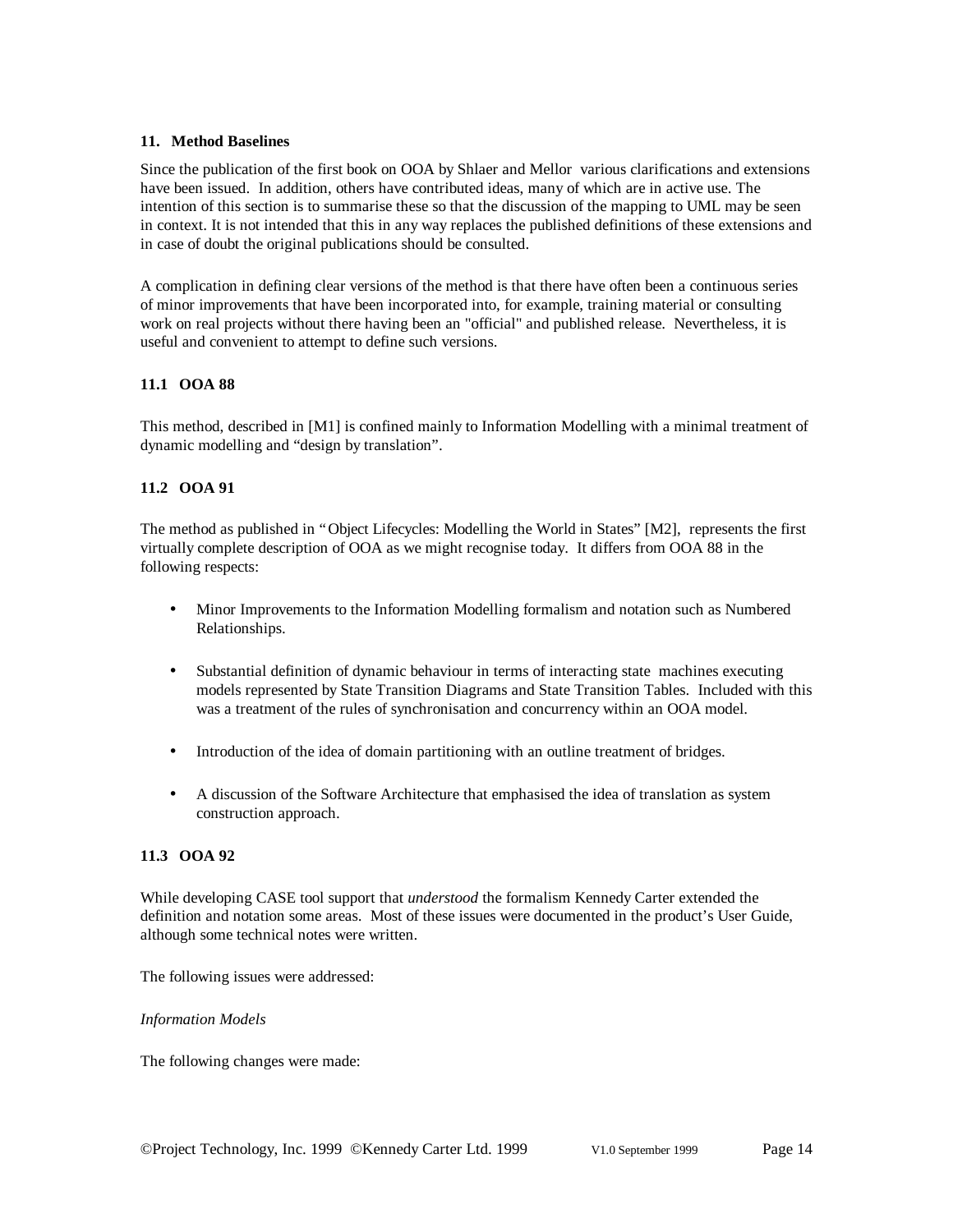- The case of a general n-way relationship that had briefly been mentioned in OOA 88 but omitted from OOA 91 was withdrawn completely from our support. Our experience was that such relationships are very hard to understand and the real-world issues that they represent are better described by a number of simpler relationships.
- The notion of an "attribute domain", which was informally described in OOA 91 was tightened to include the idea of a data type with optional constraint.

### *State Models*

In order to make the STT representation a complete description of the state model the following were added:

- A row representing the state of an instance before its creation. This pseudo-state enables the STT to show creation transitions. In addition, it allows the analyst to distinguish between the arrival of an event targeted at a non-existent instance being an error ("Cannot Happen") and being expected ("Ignore").
- The addition of the effect "Meaningless" for events arriving for instances in a state where the instance is deleted.

#### Other changes were:

- The notion of a polymorphic event was formally introduced [M12,M13].
- The idea of "synchronous services" was introduced [M7]. Such services specify processing that is executed synchronously with respect to the invocation and can return data to the invoking state action. OOA 97 refined the ideas and introduces the formal association of such services with objects and with object instances.
- Self directed events go to the head of the event queue for an instance. (Previously this was a recommendation only).

### *Process Models*

• The Action Specification Language (ASL) [M10] was introduced as an alternative to Action Data Flow Diagrams (ADFDs) for specifying process models.

### *Domains and Bridges*

- Introduction of an "OOA of Bridges" describing all the possible bridges mappings that can exist between OOA domains [M8].
- Interaction with other domains captured through events being sent to  $\delta$ /from terminators. Guidelines were provided for the level of abstraction for the terminator (i.e. that the terminator

 $8 \text{ In OOA } 97$  the idea of an event being sent to a terminator was replaced with a "terminator service invocation" akin to a wormhole [M6].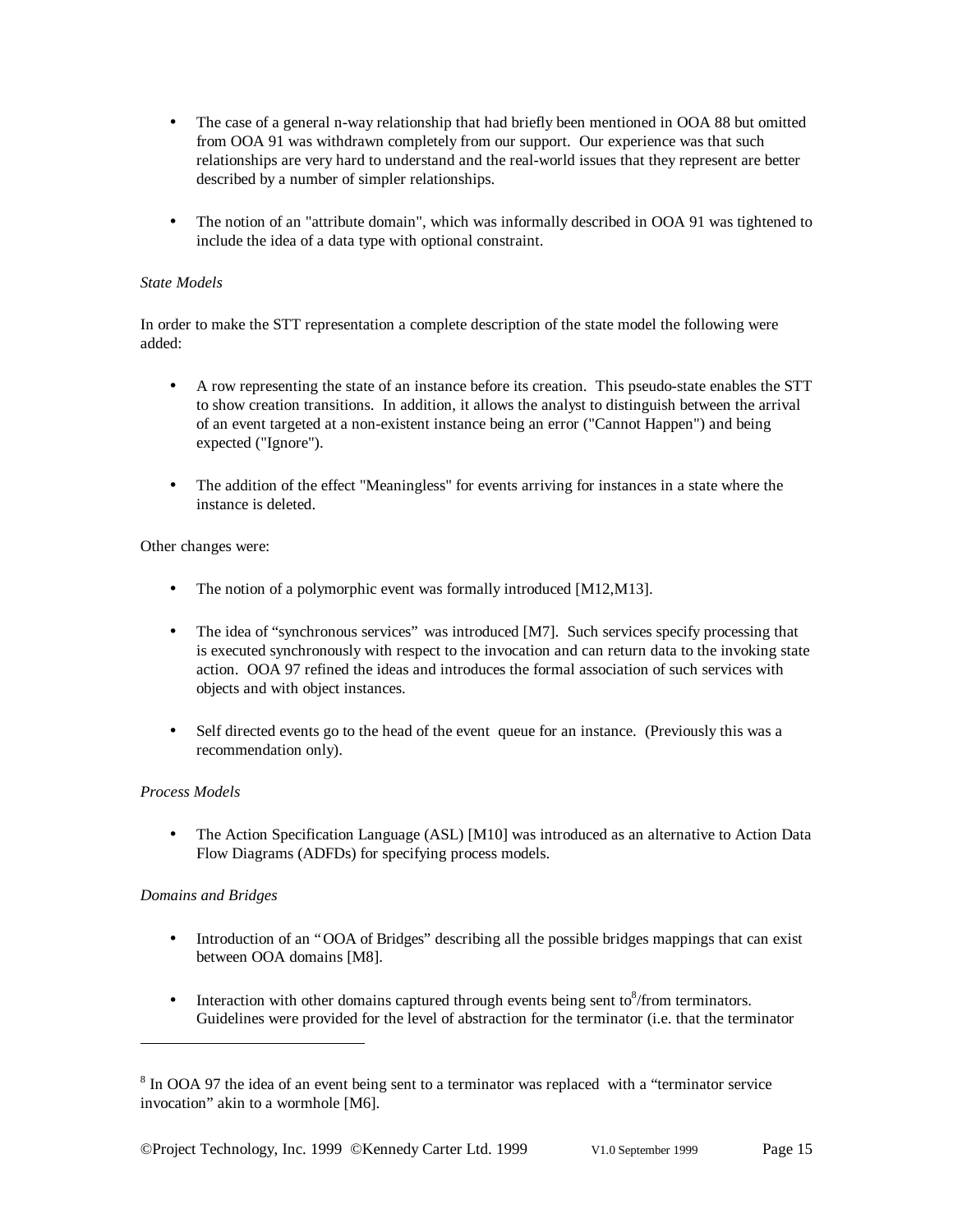represents the "ultimate source or sink" of a structured analysis "essential model" rather than the domain that implements it).

#### **11.4 OOA 96**

The "OOA 96 Report" [M3] tidied up a number of a number of loose ends in the description of OOA 91 and introduced some additional concepts. Some of these concepts had previously been described in Project Technology training material, but not incorporated in an "official" description of the method.

In outline the areas addressed were:

#### *Information Models*

- Clarification of the ideas of mathematical and stochastic dependence of attributes. Introduction of the notation (M) for mathematically dependent attributes replacing the (D) notation used previously.
- Clarification of the idea of relationship loops and composed relationships.
- Clarification to the ideas of reflexive relationships and the introduction of a new special case of symmetric reflexive relationships.

### *State Models*

- Notational distinction between identifying event parameters and supplemental data.
- Events can no longer be sent to terminators.
- Self directed events go to head of the event queue for an instance.
- Formal introduction of polymorphic events through the idea of a "Polymorphic Event Table"
- Clarification to the definition of the operation of the Finite State Machine mechanism.
- Occurrence of "Cannot Happen" at run time defined as an analyst error.
- Introduction of the new concept of "multiple assigners"
- Clarifications to the rules surrounding object instance creation and deletion

## *Process Models*

• Process models are not longer allowed to access the "Current State" attribute of an active object (except in the special case of synchronous creation).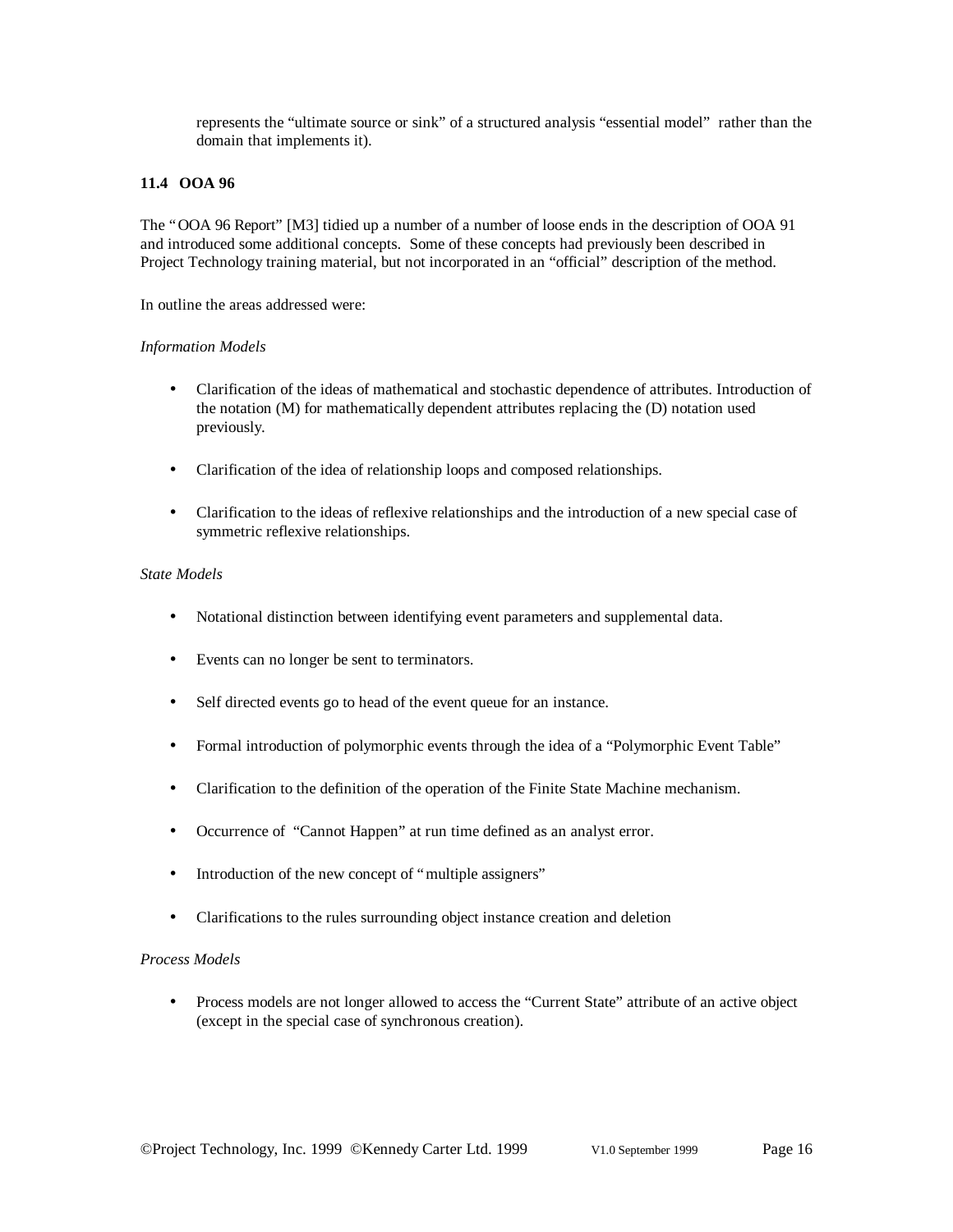- Introduction of the "proper attribution" rule for transient data on  $\text{ADFDs}^9$
- Introduction into ADFDs of the ideas of "base processes" working on (possibly ordered) sets of data, thus formally supporting the idea of iteration.
- Changes to the allowable properties of different process types on ADFDs.
- Replacement of the "Timer" mechanism with a simpler "Delayed Event" mechanism.
- Introduction of the term "wormhole" to refer to the invocation of services provided by other domains.

# **11.5 OOA 97**

OOA 97 was an accumulation of a number of issues that built up in the course of consultancy work. These issues were then gathered into a single OOA 97 document [M9].

- Refinement of the idea of synchronous services by formal association of services with domains, objects and instances of objects. In ASL this association was captured with a defined syntax for the service calls.
- Introduction of the additional FSM responses of "Hold" and "Shouldn't Happen". The first of these was to deal with a specific class of problem complexity, the second in response to the OOA 96 rules that classify "Cannot Happen" as an analysis error if it does happen.
- Introduction of exception handling mechanisms within the OOA formalism.
- Introduction of support from the formalism for both "Deferred" and "Dynamic" data types.
- Introduction of a comprehensive support for the definition of Bridges within OOA/ASL including the idea of "counterpart relationships".

In order to support these ideas, the definition of ASL was upgraded from ASL 2.4 to ASL 2.5.

### **11.6 OOA 96++**

-

Since the OOA 96 report, Shlaer and Mellor issued further method documents [M5, M6, M7] on the subjects of Data Types, Bridges & Wormholes and Synchronous Services. For convenience we refer to these as OOA 96++.

• Introduction of formal notion of a Data Type with a base type, range and precision and units

<sup>9</sup> This rule has been subsequently refined to the idea that all transient flows should have a defined *type* [M4].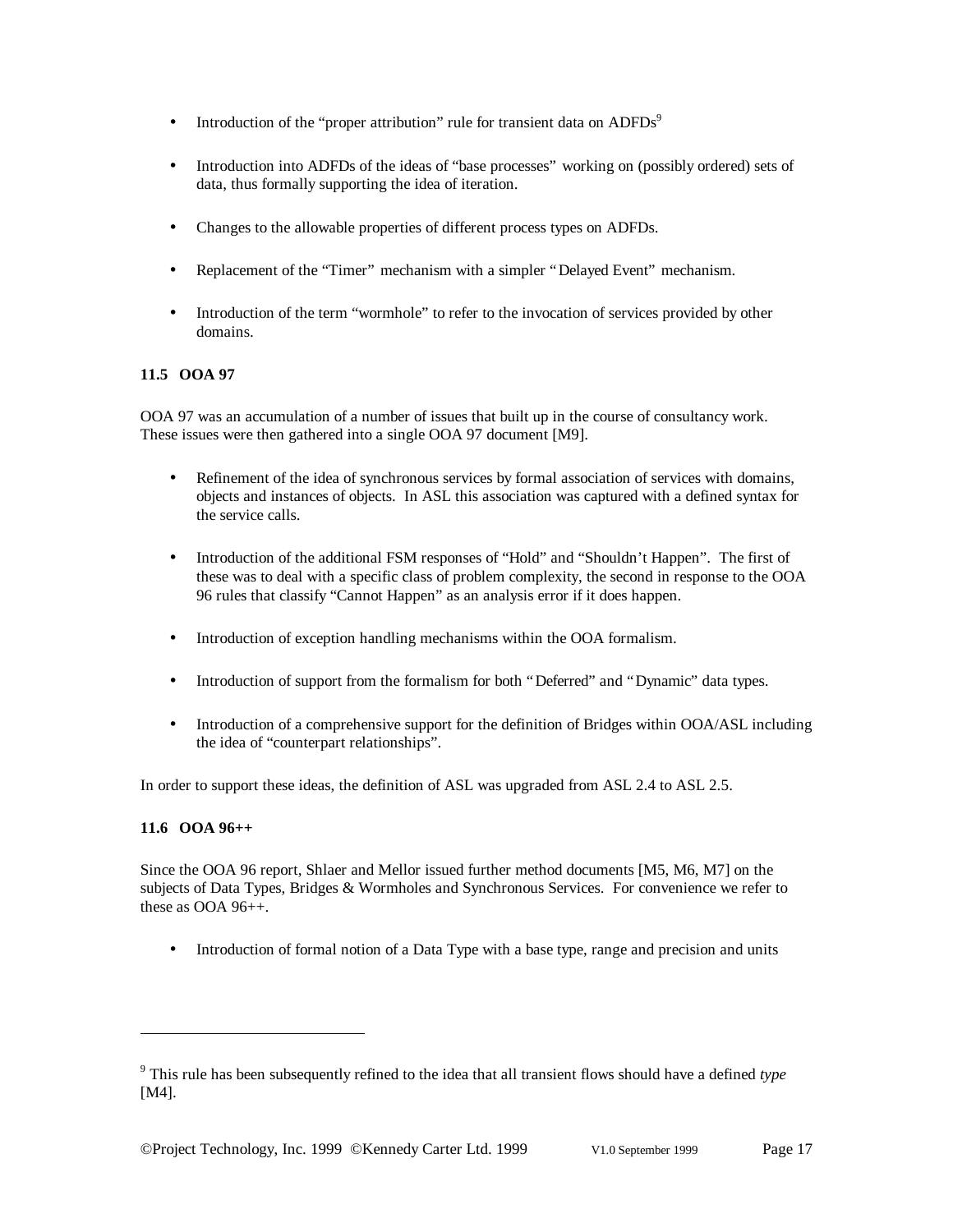- Introduction of idea of wormholes with client-server associations managed through transfer vectors
- Introduction of idea of a synchronous service provided by a domain.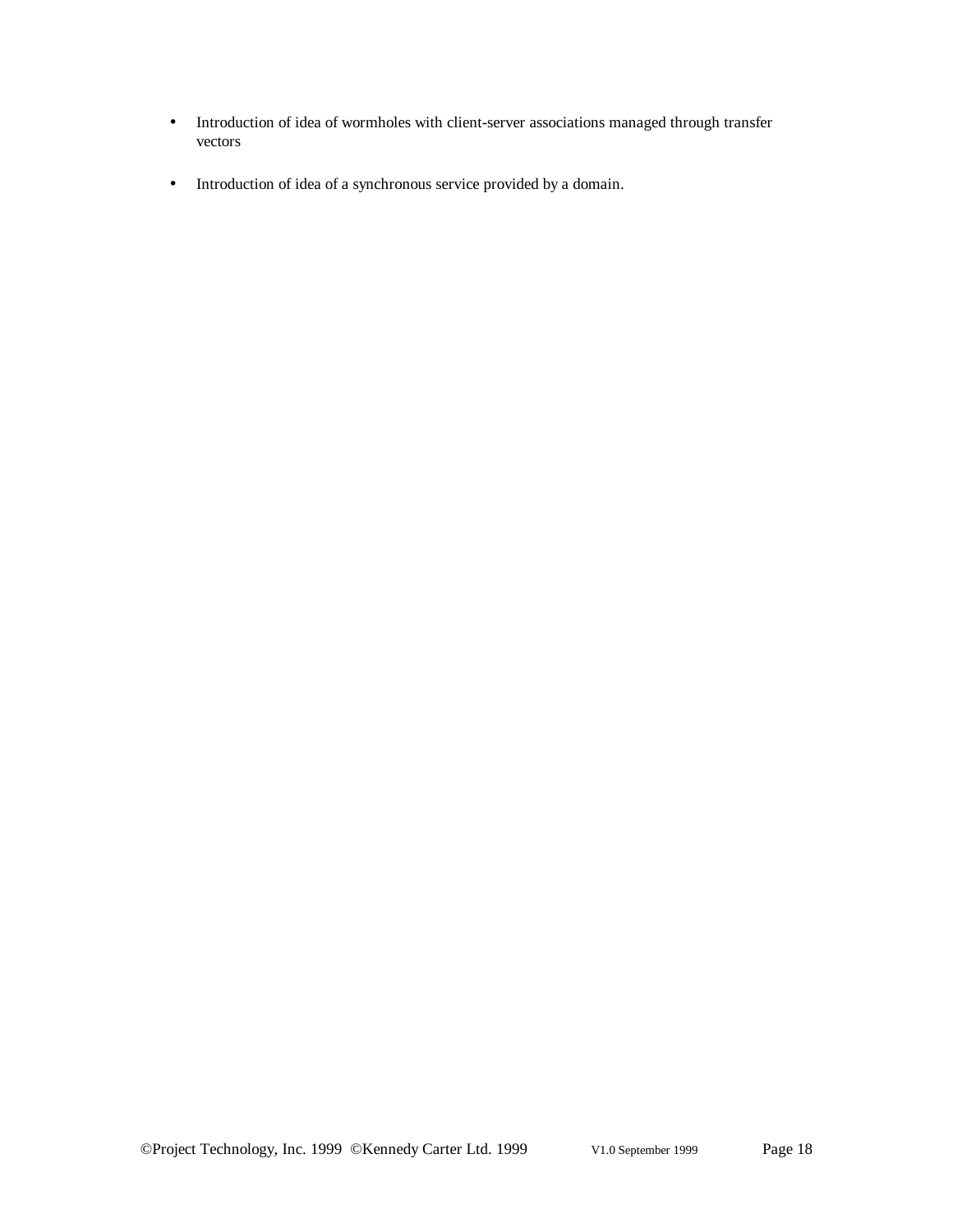### **12. Shlaer-Mellor to UML Meta-Model Mapping**

The following table outlines the mappings between Shlaer-Mellor modelling concepts and the UML metamodel. These mappings have been chosen to be strictly correct in terms of the definition of the semantics behind the meta-model.

| <b>Shlaer-Mellor</b><br><b>Concept</b> | <b>Version</b><br><b>Specific</b> | <b>UML Concept</b>                 |
|----------------------------------------|-----------------------------------|------------------------------------|
|                                        |                                   |                                    |
| <b>Information</b><br><b>Modelling</b> |                                   |                                    |
| Object                                 |                                   | <b>Constrained Class</b>           |
| <b>Attribute</b>                       |                                   | Attribute                          |
| Identifier                             |                                   | <b>Collaboration of Attributes</b> |
| <b>Binary Relationship</b>             |                                   | Association                        |
| Super/Sub Type<br>Relationship         |                                   | <b>Constrained Generalisation</b>  |
| Associative<br>Relationship            |                                   | <b>Association Class</b>           |
| Symmetric<br>Reflexive<br>Relationship |                                   | Stereotyped Association            |
| Composed<br>Relationship               |                                   | <b>Association with Constraint</b> |
| <b>Referential Attribute</b>           |                                   | Attribute with Tag                 |
| Mathematical<br>Dependancy             |                                   | Attribute with Constraint and Tag  |
| <b>Attribute Constraint</b>            |                                   | Constraint                         |
| <b>Base Types</b>                      |                                   |                                    |
|                                        | Integer OOA92                     | Type                               |
| Real/Numeric                           |                                   | Type                               |
| Boolean                                |                                   | Type                               |
| Extended Boolean OOA96++               |                                   | Type                               |
|                                        | Ordinal OOA96++                   | <b>Type</b>                        |
|                                        | Duration OOA96++                  | Type                               |
| Time-of-Day                            |                                   | Type                               |
| Date                                   |                                   | Type                               |
| Text/Symbolic                          |                                   | Type                               |
|                                        | Arbitary OOA96++                  | Type                               |
| Untyped Instance OOA92<br>Handle       |                                   | <b>Type</b>                        |
|                                        |                                   |                                    |
| Domain Specific<br><b>Types</b>        |                                   |                                    |
| <b>Constrained Base</b>                |                                   | Type                               |
| <b>Type</b>                            |                                   |                                    |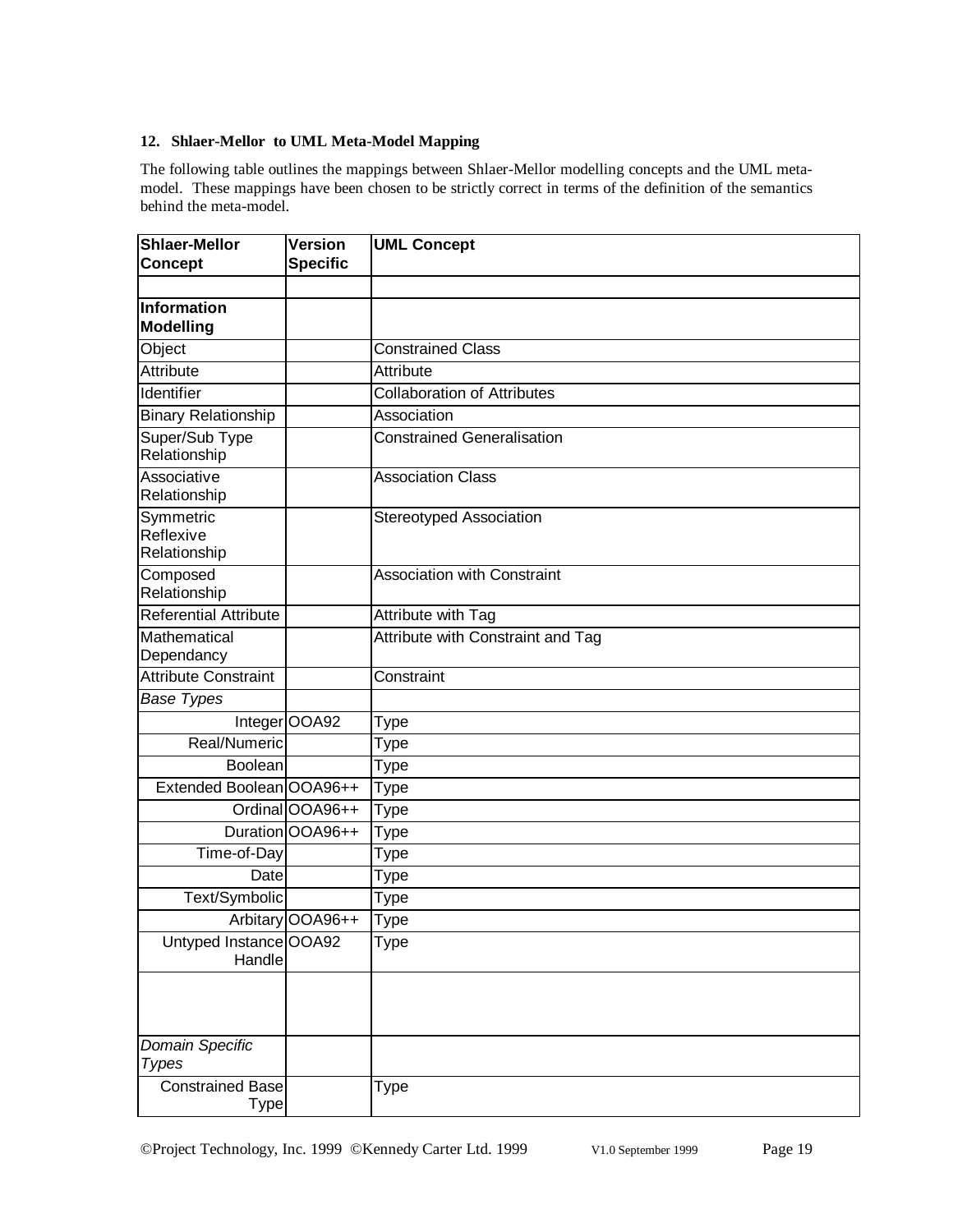| Enumeration                                        |               | Type                                                                                                                                                                                                                             |
|----------------------------------------------------|---------------|----------------------------------------------------------------------------------------------------------------------------------------------------------------------------------------------------------------------------------|
| Structure Set OOA92                                |               | Type                                                                                                                                                                                                                             |
| Typed Instance OOA92<br>Handle                     |               | Type                                                                                                                                                                                                                             |
| Dynamic OOA97                                      |               | Type                                                                                                                                                                                                                             |
| Deferred OOA97                                     |               | Type                                                                                                                                                                                                                             |
|                                                    | Units OOA96++ | Type                                                                                                                                                                                                                             |
| Default Value OOA96++                              |               | Type                                                                                                                                                                                                                             |
| Range                                              |               | Type                                                                                                                                                                                                                             |
| Precision                                          |               | Type                                                                                                                                                                                                                             |
| Object Instance                                    |               | Object                                                                                                                                                                                                                           |
| Relationship<br>Instance                           |               | Link                                                                                                                                                                                                                             |
| <b>Information Model</b><br>Diagram                |               | Stereotyped Class Diagram                                                                                                                                                                                                        |
|                                                    |               |                                                                                                                                                                                                                                  |
| <b>State Modelling</b>                             |               |                                                                                                                                                                                                                                  |
| <b>Instance State</b><br>Model                     |               | Constrained State Machine asscociated with Class                                                                                                                                                                                 |
| Assigner State<br>Model                            |               |                                                                                                                                                                                                                                  |
|                                                    | <b>OOA91</b>  | <b>Constrained State Machine asscociated with Class</b>                                                                                                                                                                          |
|                                                    | <b>OOA96</b>  | Constrained State Machine asscociated with Class and Association                                                                                                                                                                 |
| <b>State</b>                                       |               | <b>State</b>                                                                                                                                                                                                                     |
| Event                                              |               | Constrained Signal/Reception Pair. "Event Direction" maps to<br>Reception is BehaviouralFeature is Feature is owned by classifier is<br>class(model element), Tied to event on state machine by association<br>with Signal Event |
| <b>Effects</b>                                     |               |                                                                                                                                                                                                                                  |
| Transition                                         |               | Transition                                                                                                                                                                                                                       |
| Cannot Happen                                      |               | Transition associated with State by Internal Transition with Tag                                                                                                                                                                 |
| Ignore                                             |               | Transition associated with State by Internal Transition with Tag                                                                                                                                                                 |
|                                                    | Hold OOA97    | Event associated by "deferred event" to state                                                                                                                                                                                    |
| Shouldn't Happen OOA97                             |               | Transition associated with State by Internal Transition with Tag                                                                                                                                                                 |
| Non-existent State                                 | <b>OOA92</b>  | <b>Initial Pseudo-State</b>                                                                                                                                                                                                      |
| Creation<br>Event/State/Transiti<br>on             |               | Constrained Signal Event/State/Transition from Pseudo-State to the<br>state                                                                                                                                                      |
| <b>Terminal State</b>                              |               | Constrained State that calls destroy event at end of entry action                                                                                                                                                                |
| Terminator                                         |               | Sterotyped Class, visible outside the package                                                                                                                                                                                    |
| <b>Event Parameter</b>                             |               | Parameter on Signal Event                                                                                                                                                                                                        |
| Polymorphic Events                                 |               |                                                                                                                                                                                                                                  |
|                                                    | OOA92         | Each "event availability" is an additional signal reception ultimately<br>owned by the class for which is is available                                                                                                           |
|                                                    | OOA96         | Each "OOA event" alias is an additonal signal & reception "raised" by<br>the aliased signal/reception pair                                                                                                                       |
| <b>Instance State</b><br><b>Transition Diagram</b> |               | <b>Stereotyped State Chart</b>                                                                                                                                                                                                   |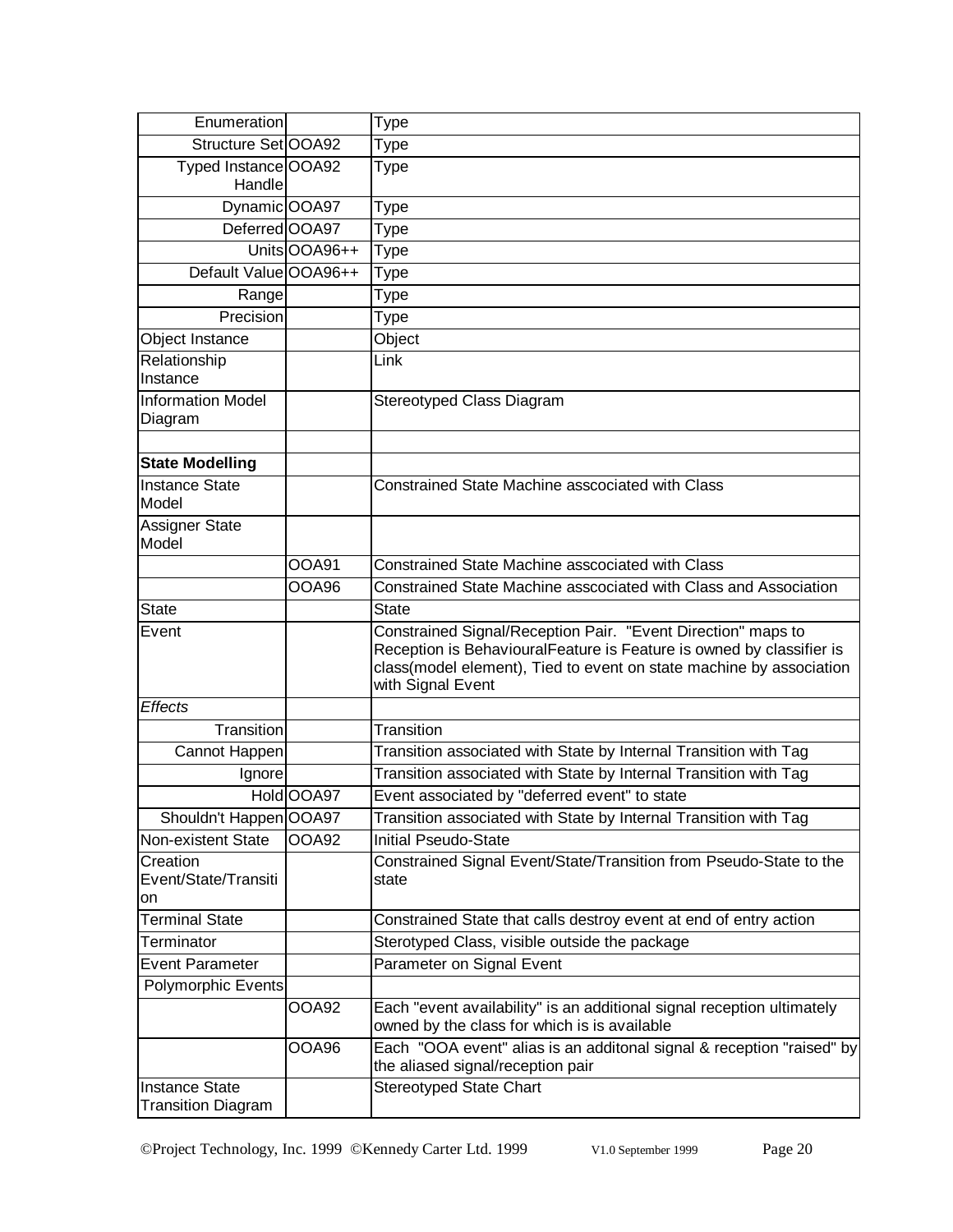| Assigner State<br><b>Transition Diagram</b>      |              | <b>Stereotyped State Chart</b>                                                           |
|--------------------------------------------------|--------------|------------------------------------------------------------------------------------------|
| <b>Instance State</b><br><b>Transition Table</b> |              | (Table)                                                                                  |
| Assigner State<br><b>Transition Table</b>        |              | (Table)                                                                                  |
| Object<br>Communication<br>Model                 |              | Specification Level Collaboration Diagram                                                |
| <b>Thread of Control</b><br>Chart                |              | Sequence Diagram                                                                         |
| <b>Synchronous</b><br><b>Services</b>            |              |                                                                                          |
| Domain Based<br>Service                          | <b>OOA92</b> | Operation owed by an interface class owned by the (domain)package                        |
| <b>Object Based</b><br>Service                   | <b>OOA97</b> | Class based operation                                                                    |
| Instance Based<br>Service                        | <b>OOA97</b> | Instance based operation                                                                 |
| <b>Service Parameters</b>                        | OOA92        |                                                                                          |
| Input                                            |              | In Parameters                                                                            |
| Output                                           |              | <b>Return Parameters</b>                                                                 |
| Polymorphic<br>Service                           | <b>OOA97</b> | IsPolymorhpic Operation with methods at each subclass                                    |
|                                                  |              |                                                                                          |
| <b>Object Access</b><br>Model                    |              | TBD                                                                                      |
|                                                  |              |                                                                                          |
| <b>Supplementary</b>                             |              |                                                                                          |
| Scenario                                         | <b>OOA92</b> | Operation/Method of class in an initialisation subpackage belonging<br>to domain package |
| Scenario Schedule                                | <b>OOA92</b> | Operation/Method of class in an initialisation subpackage belonging<br>to domain package |
| <b>External</b>                                  | <b>OOA92</b> | Operation/Method of class in an initialisation subpackage belonging<br>to domain package |
| <b>External List</b>                             | <b>OOA92</b> | Operation/Method of class in an initialisation subpackage belonging<br>to domain package |
| <b>Exception Handler</b>                         | OOA97        | <b>TBD</b>                                                                               |
| <b>Raising Exceptions</b>                        | OOA97        | TBD                                                                                      |
|                                                  |              |                                                                                          |
| <b>RD &amp; Bridges</b>                          |              |                                                                                          |
|                                                  |              |                                                                                          |
| <b>Domains etc</b>                               |              |                                                                                          |
| Domain                                           |              | <b>Stereotyped Package</b>                                                               |
| Dependency                                       |              | Dependency                                                                               |
| <b>Build Set</b>                                 |              | Stereotyped Package with import dependencies on the domain                               |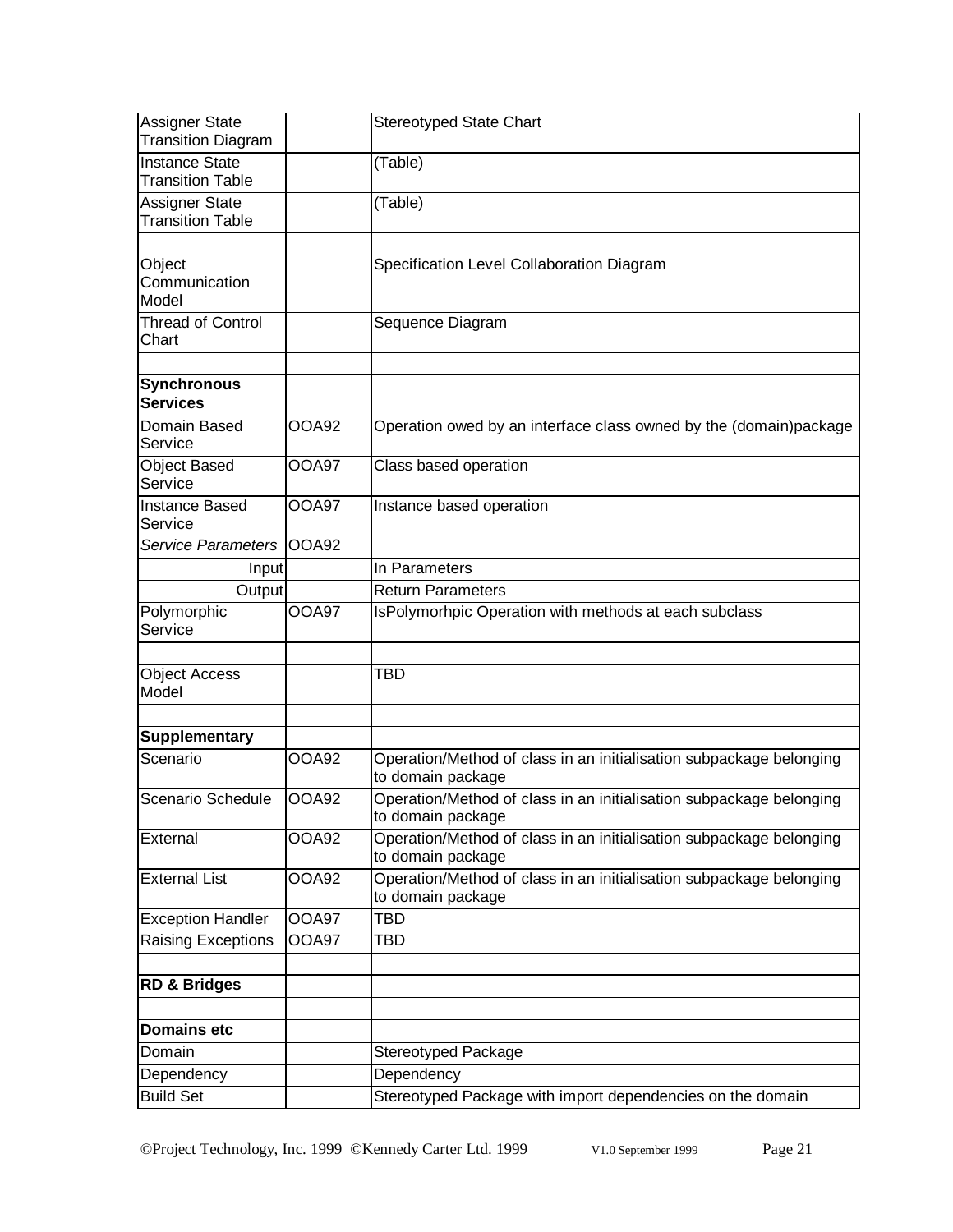|                                        |                          | packages that it uses                                                          |
|----------------------------------------|--------------------------|--------------------------------------------------------------------------------|
| Domain Chart                           |                          | Package Diagram                                                                |
|                                        |                          |                                                                                |
| <b>Contracts</b>                       |                          |                                                                                |
| Contract                               |                          | N/A                                                                            |
| Contract Type                          |                          | N/A                                                                            |
| <b>Closure Service</b>                 |                          | Signal or Operation                                                            |
|                                        |                          |                                                                                |
| <b>Bridges</b>                         |                          |                                                                                |
| <b>Terminator Service</b>              | OOA92                    | Operation on Stereotyped Class                                                 |
| Untyped IH/Transfer<br>Vector          | OOA96++/<br><b>OOA97</b> | Parameters on the operation                                                    |
| <b>ASL</b>                             | OOA97                    | Method provided by class in the build set package                              |
| Mapping/Bridge<br>Table                |                          |                                                                                |
| Peer-to-Peer<br>Counterpart            | <b>OOA97</b>             | association between terminator classes in imported domain packages             |
| Relationship                           |                          |                                                                                |
| Specific/Generic<br>Relationship       | <b>OOA97</b>             | generalisation between SCT and specific classes in imported domain<br>packages |
| Explicit S/G CP                        | <b>OOA97</b>             | Stereotyped method provided by the SCT class which raises the                  |
| Mapping                                |                          | specific class operation                                                       |
| Implicit S/G CP                        |                          |                                                                                |
| <b>Mappings</b>                        |                          |                                                                                |
| Event Consumption OOA97                |                          | Action on transition                                                           |
| Pre-State OOA97                        |                          | Addition to entry action                                                       |
| Post-State OOA97                       |                          | Addition to end of entry action                                                |
| Pre-Service OOA97                      |                          | Additional method with pre-appendage                                           |
| Post-Service OOA97                     |                          | Additional method with post-appendage                                          |
| Attribute Access OOA97                 |                          | <b>TBD</b>                                                                     |
|                                        |                          |                                                                                |
| <b>Architectures</b>                   |                          |                                                                                |
| Tag Group                              |                          | Tag                                                                            |
| Tag(Colour)                            |                          | Tag                                                                            |
| Tag Attachment<br>(Colourisation)      |                          | Application of Tag (Tag Value)                                                 |
|                                        |                          |                                                                                |
| <b>Miscellaneous</b>                   |                          |                                                                                |
| Subsystems                             |                          |                                                                                |
| Subsystem                              |                          | Package                                                                        |
| Foreign Object                         |                          | <b>Imported Class</b>                                                          |
| Foreign<br>Relationship                |                          | Association belonging to imported class                                        |
| Subsystem<br><b>Relationship Model</b> |                          | Stereotyped Package Diagram                                                    |
| Subsystem<br>Communication             |                          | Stereotyped Package Diagram                                                    |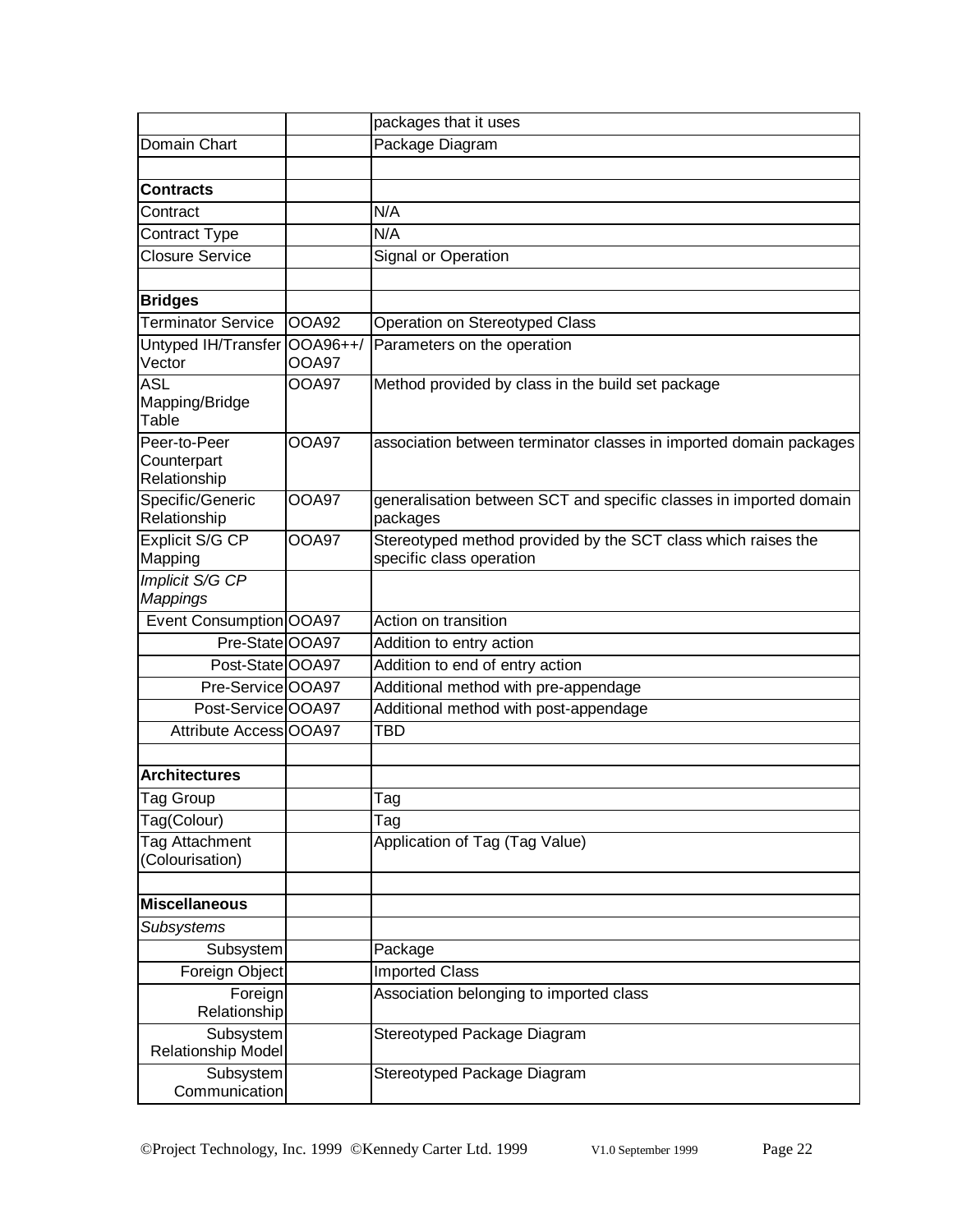| Subsystem Access | Stereotyped Package Diagram |
|------------------|-----------------------------|
| Model            |                             |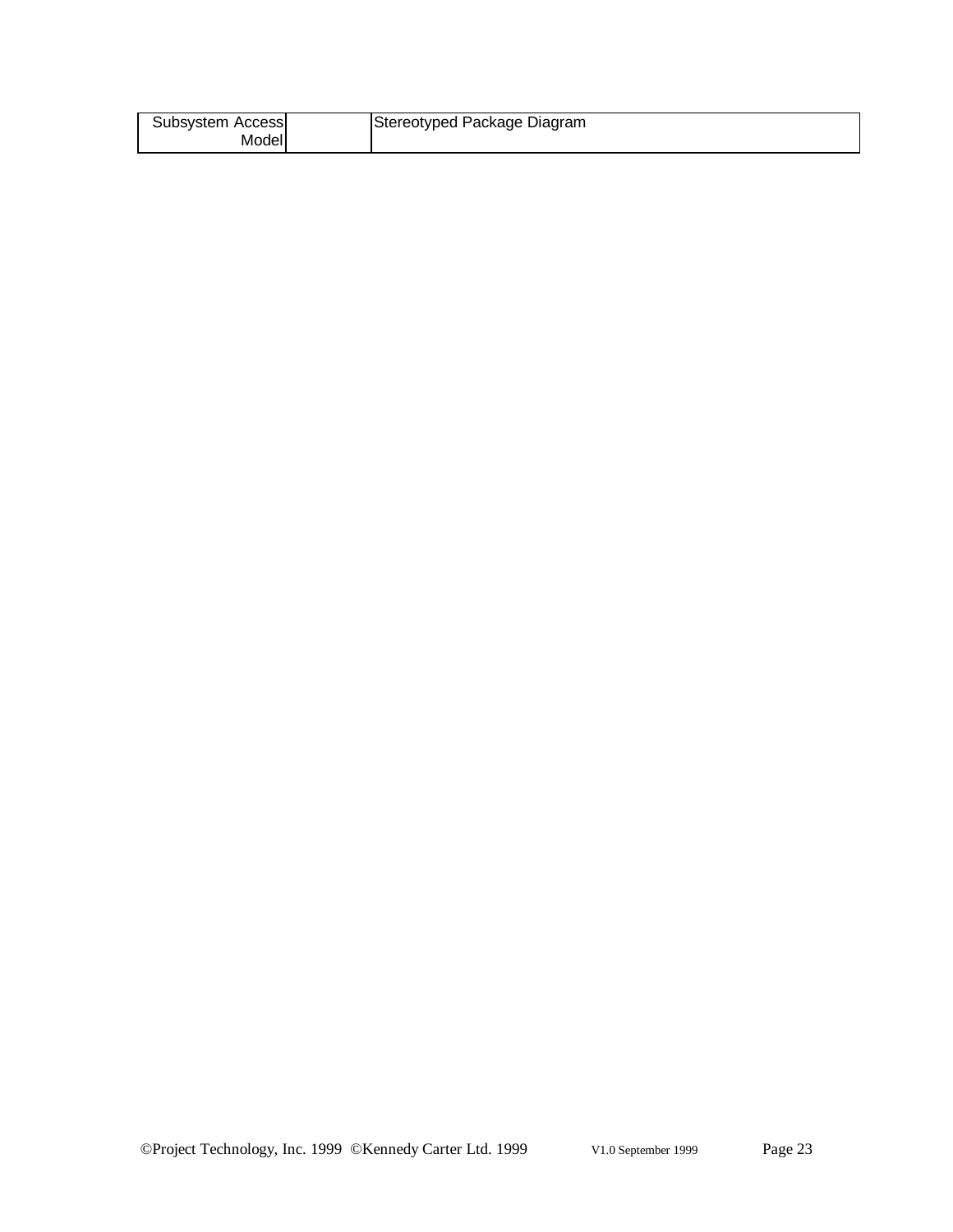### References

| [M1]      | Sally Shlaer and Stephen J. Mellor<br>Object Oriented Analysis: Modeling the World in Data<br>Prentice Hall, 1988                                   |
|-----------|-----------------------------------------------------------------------------------------------------------------------------------------------------|
| [ $M2$ ]  | Sally Shlaer and Stephen J. Mellor<br>Object Oriented Analysis: Modelling the World in States<br>Prentice Hall, 1992                                |
| [ $M3$ ]  | Sally Shlaer and Neil Lang<br>The OOA96 Report<br>Project Technology, 1995                                                                          |
| [M4]      | Sally Shlaer and Stephen J. Mellor<br>Data Types in OOA<br>Project Technology, 1997                                                                 |
| [M5]      | Sally Shlaer and Stephen J. Mellor<br><b>Bridge and Wormholes</b><br>Project Technology, 1996                                                       |
| [M6]      | Sally Shlaer and Stephen J. Mellor<br><b>Bridge and Wormholes</b><br>Project Technology, 1996                                                       |
| [M7]      | Sally Shlaer and Stephen J. Mellor<br>Synchronous Services<br>Project Technology, 1996                                                              |
| [M8]      | <b>Christopher Raistrick</b><br>A Practitioners Guide to the Use of Bridges in Shlaer-Mellor Recursive Development<br>Kennedy Carter, 1994          |
| [M9]      | Ian Wilkie, Colin Carter and Paul Francis<br>OOA 97<br>Kennedy Carter (KC/OOA/CTN 53)                                                               |
| [M10]     | Ian Wilkie, Adrian King, Mike Clarke and Chas Weaver<br>The Action Specification Language (ASL) Reference Manual<br>Kennedy Carter, (KC/OOA/CTN 06) |
| [ $M11$ ] | Ian Wilkie<br>Synchronous Services<br>Kennedy Carter, 1994 (KC/OOA/TN 44)                                                                           |
| [M12]     | Ian Wilkie<br>Polymorphic Events<br>Kennedy Carter, 1994 (KC/OOA/CTN 09)                                                                            |
| [M13]     | Paul Francis and Ian Wilkie<br>Polymorphic Events in OOA/RD                                                                                         |